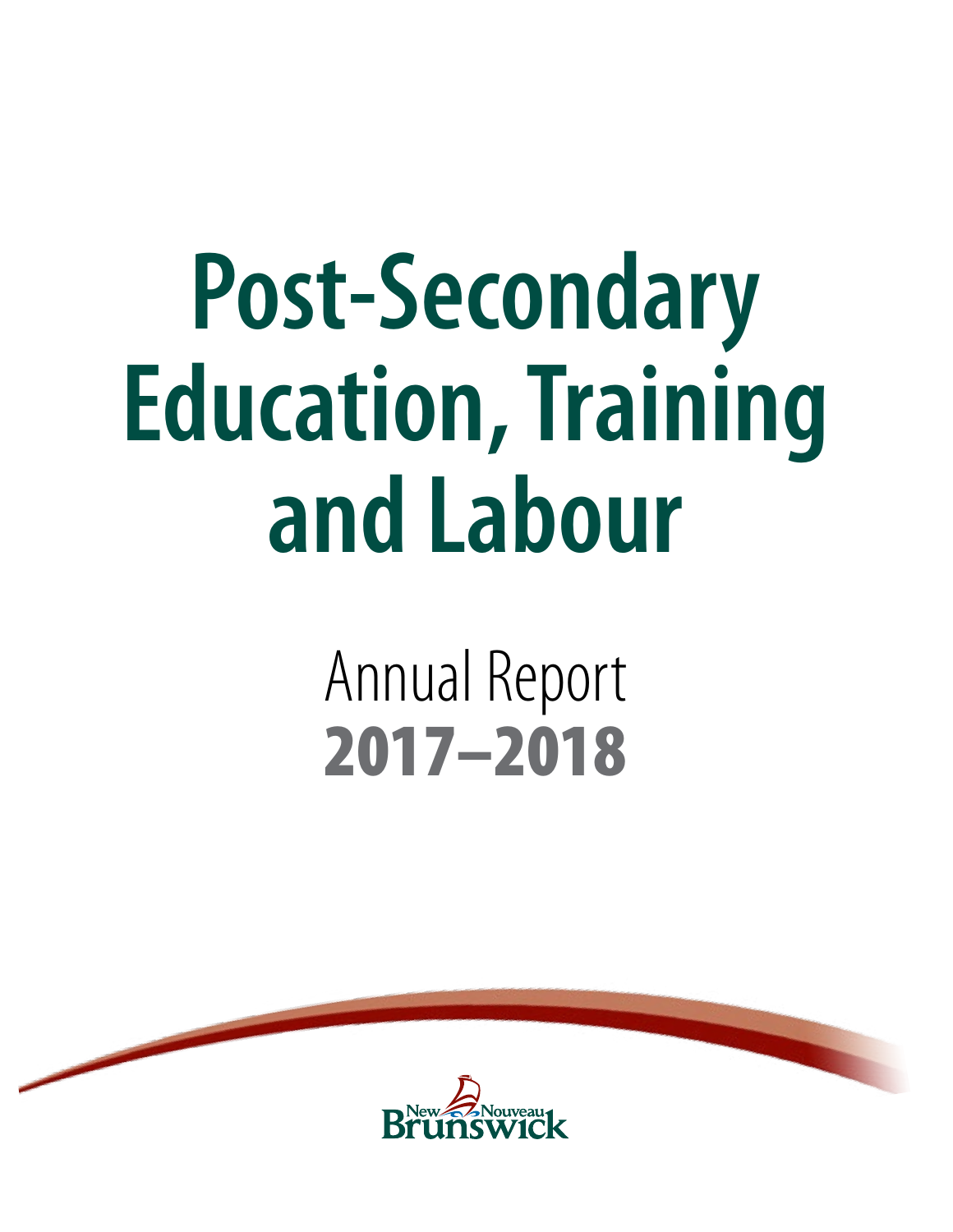Post-Secondary Education, Training and Labour Annual Report 2017-2018

Province of New Brunswick PO 6000, Fredericton NB E3B 5H1 CANADA

#### [www.gnb.ca](http://www.gnb.ca)

ISBN: 978-1-4605-1587-7 (Bilingual print edition) ISBN: 978-1-4605-1588-4 (English version online) ISBN: 978-1-4605-1589-1 (French version online) ISSN: 1919-7675 (Bilingual Print version) ISSN: 1920-7212 (English version online)

ISSN: 2368-8122 (French version online)

12085 | 2018.12 | Printed in New Brunswick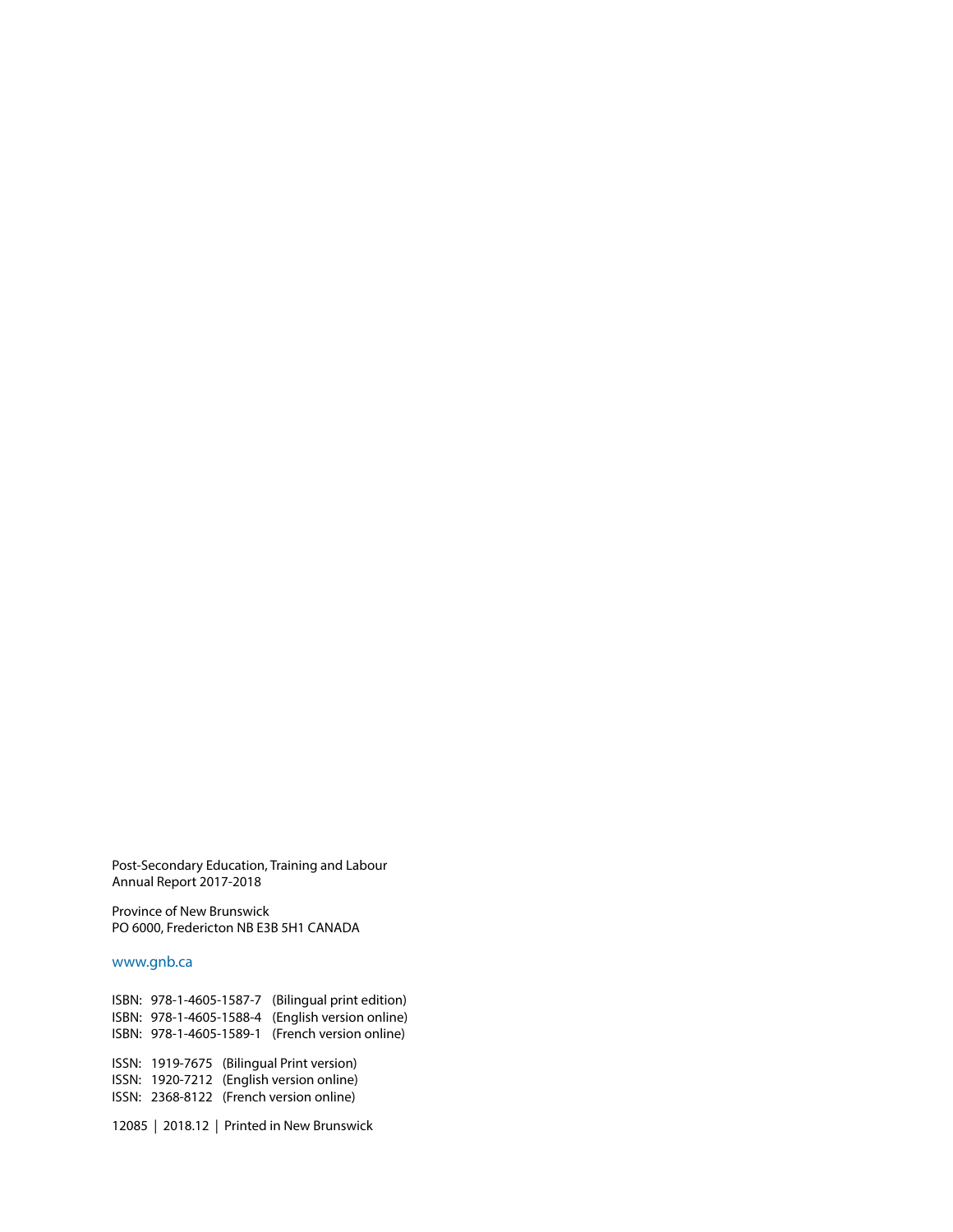### Transmittal Letters

#### **From the Minister to the Lieutenant-Governor**

To the Honourable Jocelyne Roy Vienneau **Lieutenant-Governor of New Brunswick**

May it please your Honour:

It is my privilege to submit the Annual Report of the Department of Post-Secondary Education, Training and Labour, for the fiscal year April 1, 2017, to March 31, 2018.

Respectfully submitted,

VIALEO

Trevor A. Holder Minister

#### **From the Deputy Minister to the Minister**

**Honourable Trevor A. Holder** 

Minister:

I am pleased to be able to present the Annual Report describing operations of the Department of Post-Secondary Education, Training and Labour, Province of New Brunswick, for the fiscal year April 1, 2017, to March 31, 2018.

Respectfully submitted,

mony

Jean-Marc Dupuis Deputy Minister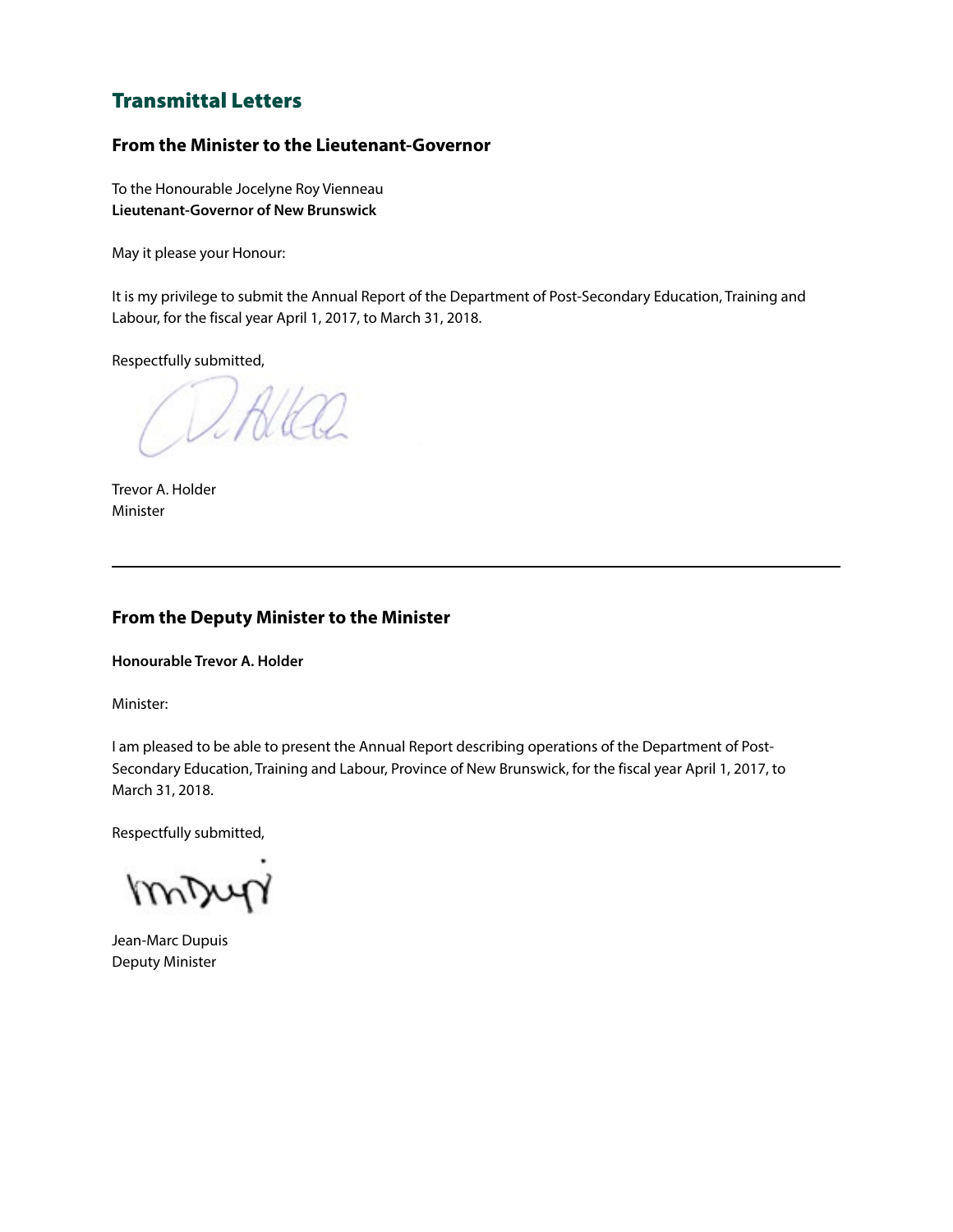# Table of contents

| Summary of recommendations from the Office of the Auditor General 29 |
|----------------------------------------------------------------------|
|                                                                      |
|                                                                      |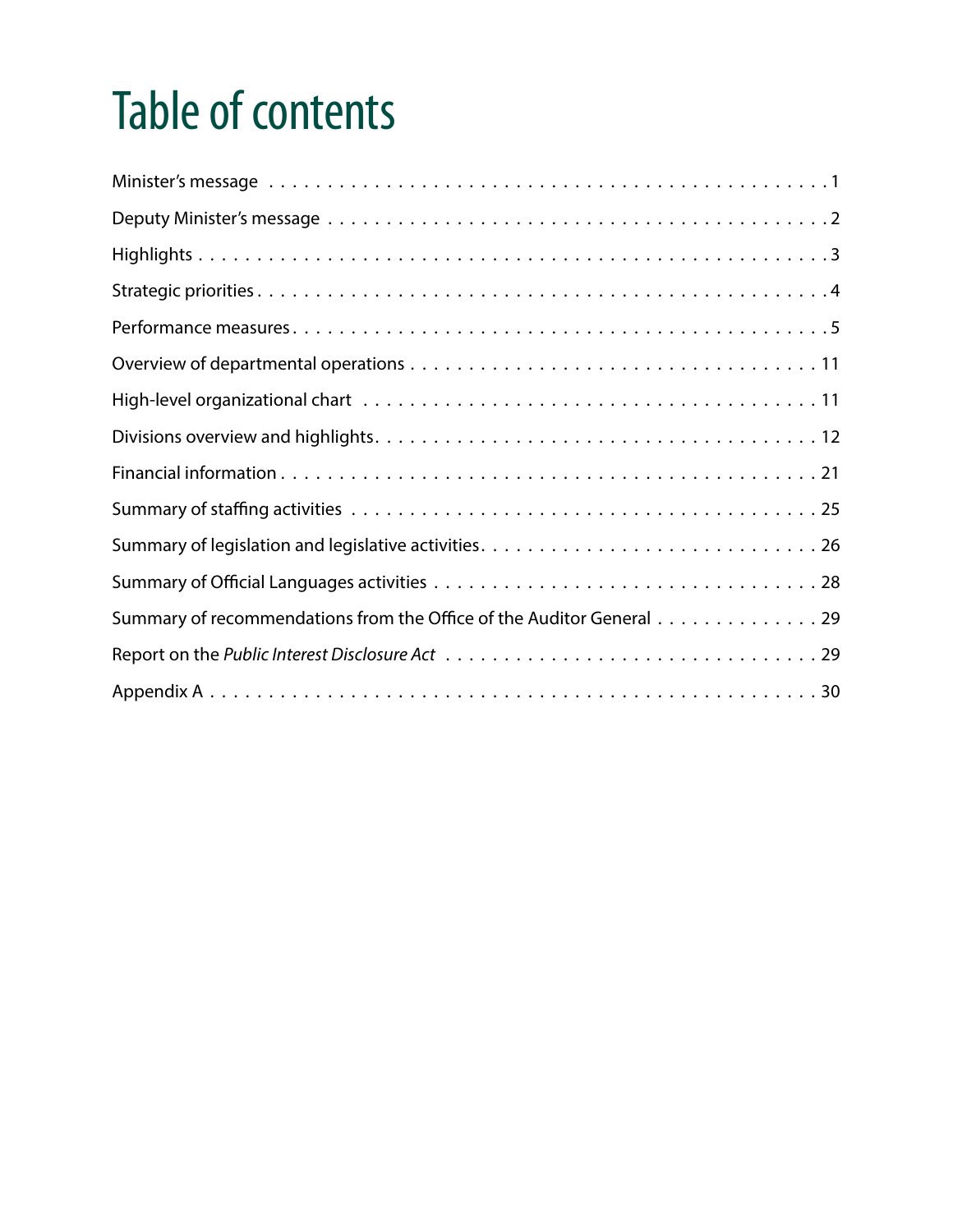# <span id="page-4-0"></span>Minister's message

The Department of Post-Secondary Education, Training and Labour plays an important role in empowering New Brunswickers with the skills and knowledge required to succeed and thrive here at home.

The department has a mandate to cultivate a well-educated, highly skilled and productive workforce and population through innovative programs and services that contribute to a prosperous province.

Whether it is helping New Brunswickers access post-secondary education, attracting and retaining newcomers, helping employers gain access to a skilled labour force or ensuring workers work in a fair, safe and inclusive environment, there is no doubt that this department is having a lasting impact on our population.

New Brunswick continues to face challenges, but government is committed to working with all citizens to find solutions, and to move forward in a positive manner.

I would like to offer our sincere thanks to our hardworking staff, whose continued support and dedication help improve our province every day.

VALLED

Trevor A. Holder Minister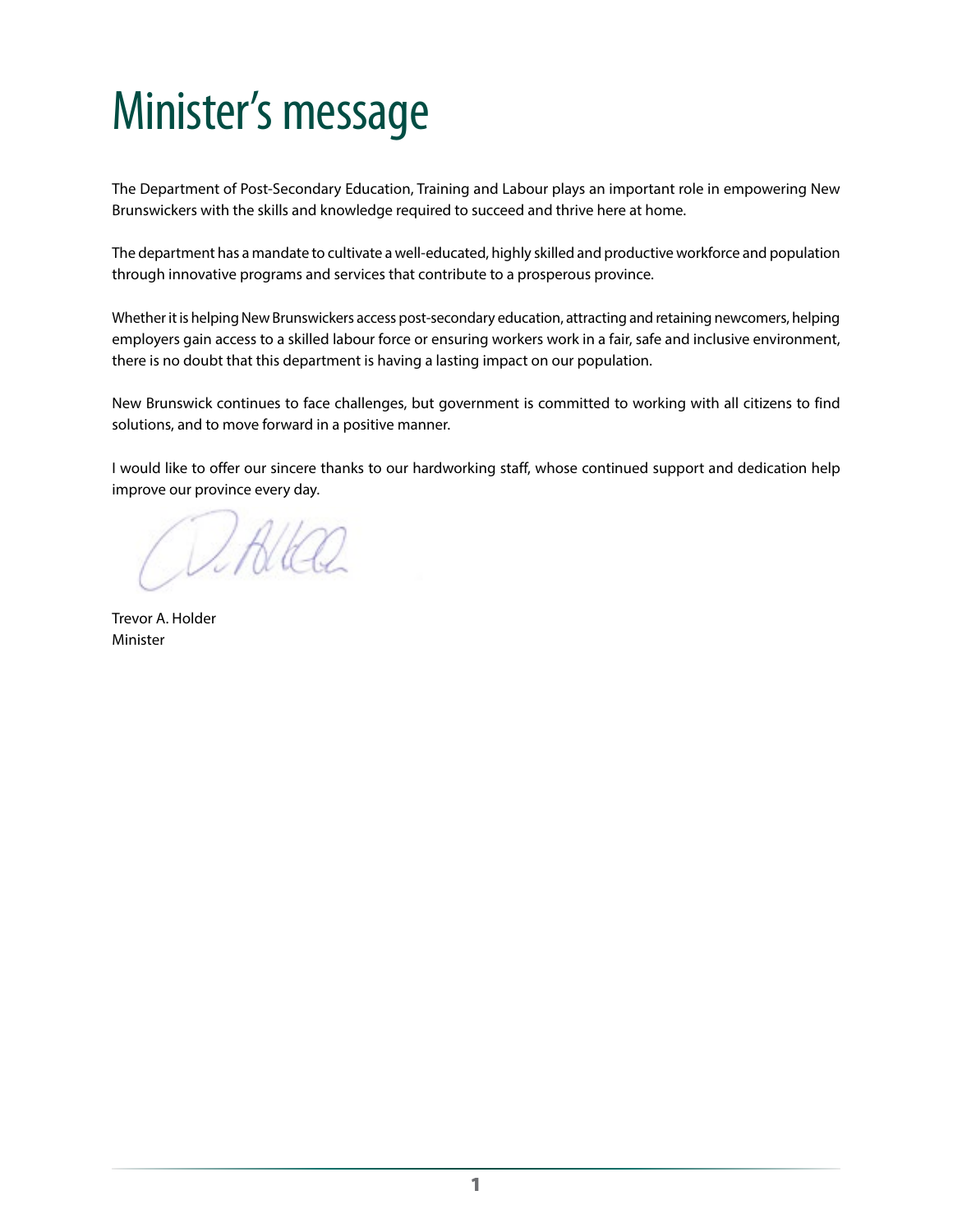# <span id="page-5-0"></span>Deputy Minister's message

The 2017-2018 Annual Report outlines measures and initiatives undertaken by the Department of Post-Secondary Education, Training and Labour from April 1, 2017 to March 31, 2018.

The department accomplished a number of key goals and objectives throughout the fiscal year. For a second year, the number of students accessing the Free Tuition Program increased. The program, which promotes access to public post-secondary education in New Brunswick, was complemented by the introduction of Tuition Relief for the Middle Class, a new non-repayable provincial bursary designed to make post-secondary learning more accessible through the provision of increased upfront financial assistance.

Memorandums of Understanding were signed with three of the province's four publicly-funded universities to provide stable tuition for students and predictable multi-year funding for these institutions.

We also continued to implement and leverage the Atlantic Immigration Pilot to increase the number of newcomers working and settling in New Brunswick, almost doubling the number of immigrants we can bring to our province. As we increase immigration, we are also focusing on growing the number of francophone immigrants to ensure we maintain the unique linguistic balance of New Brunswick.

New Brunswick is also part of the Atlantic Apprenticeship Harmonization Project for the Atlantic Provinces. Apprenticeship stakeholders across the Atlantic provinces have been working collaboratively to develop common policies, processes and standards to harmonize apprenticeship training and certification requirements within Atlantic Canada. New Brunswick was pleased to play a leadership role by housing the Secretariat support for this effort for three years until March 31, 2018.

The department also undertook important regulatory amendments during the reporting period including: paid leave for individuals subject to domestic, intimate partner or sexual violence; first contract arbitration; the introduction of New Brunswick's first Family Day; new prohibited grounds of discrimination under the *Human Rights Act*; and new unpaid leave for those providing care to critically ill adults.

While New Brunswick will continue to face opportunities and challenges, I am confident that our team will continue to work together with stakeholders in various sectors to move us forward for the benefit of all New Brunswickers.

I am proud of the hard work and dedication of all our employees, whose commitment and passion help make our province a great place to live and work.

mony

Jean-Marc Dupuis Deputy Minister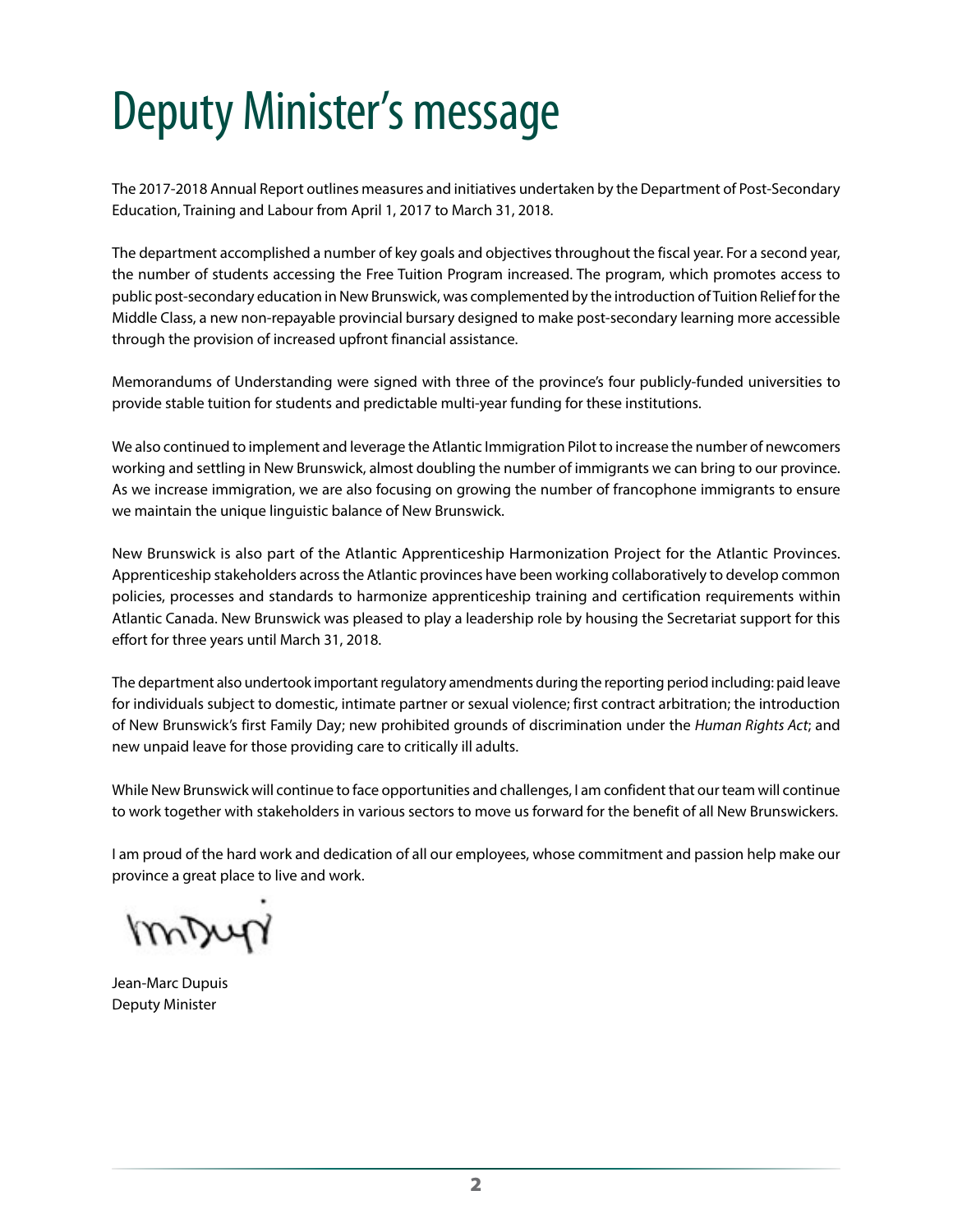# <span id="page-6-0"></span>**Highlights**

During the 2017-2018 fiscal year, the Department of Post-Secondary Education, Training and Labour, focused on several strategic priorities:

- In addition to seeing 6,405 students qualify for the Free Tuition Program, introduced Tuition Relief for the Middle Class which saw 1,406 students qualify for a non-repayable bursary.
- Signed Memoranda of Understanding with Mount Allison University, University of New Brunswick and Université de Moncton, ensuring stable funding, predictable tuition, pilot project funding and annual appearance before a legislative committee.
- Increased apprenticeship registrations by 19 per cent (186) and certificates issued by 8 per cent (92) over the previous year.
- Continued to work closely with the Department of Social Development to deliver the Experiential Learning and Employment Continuum, exceeding the target goal of clients served since the launch of the three-year initiative in 2016-2017.
- Increase involvement with First Nations and Indigenous groups on labour market, training and employment initiatives which saw \$3.45 million contributed for 75 projects to assist First Nation communities, Indigenous organizations and Indigenous individuals.
- Developed and delivered, through our public libraries, Indigenous themed programs for children and adults with a focus on books and films that support public awareness of Indigenous history, culture and reconciliation.
- Implemented the new Entrepreneurial Applicant Category of the Provincial Nominee Program, including measures for improved program outcomes, such as an Expression of Interest model. This new category consists of two streams: Entrepreneurial Applicant stream and the Post-Graduate Entrepreneurial stream.
- Attracted 1,542 immigrants under the Provincial Nominee Program and Atlantic Immigration Pilot representing an increase of 25 per cent over the 2016 calendar year.
- Introduced amendments under the *Occupational Health and Safety Act* aimed at preventing workplace violence and harassment will come into force April 1, 2019.
- Introduced amendments under the *Employment Standards Act* creating a leave for persons subject to domestic, intimate partner or sexual violence.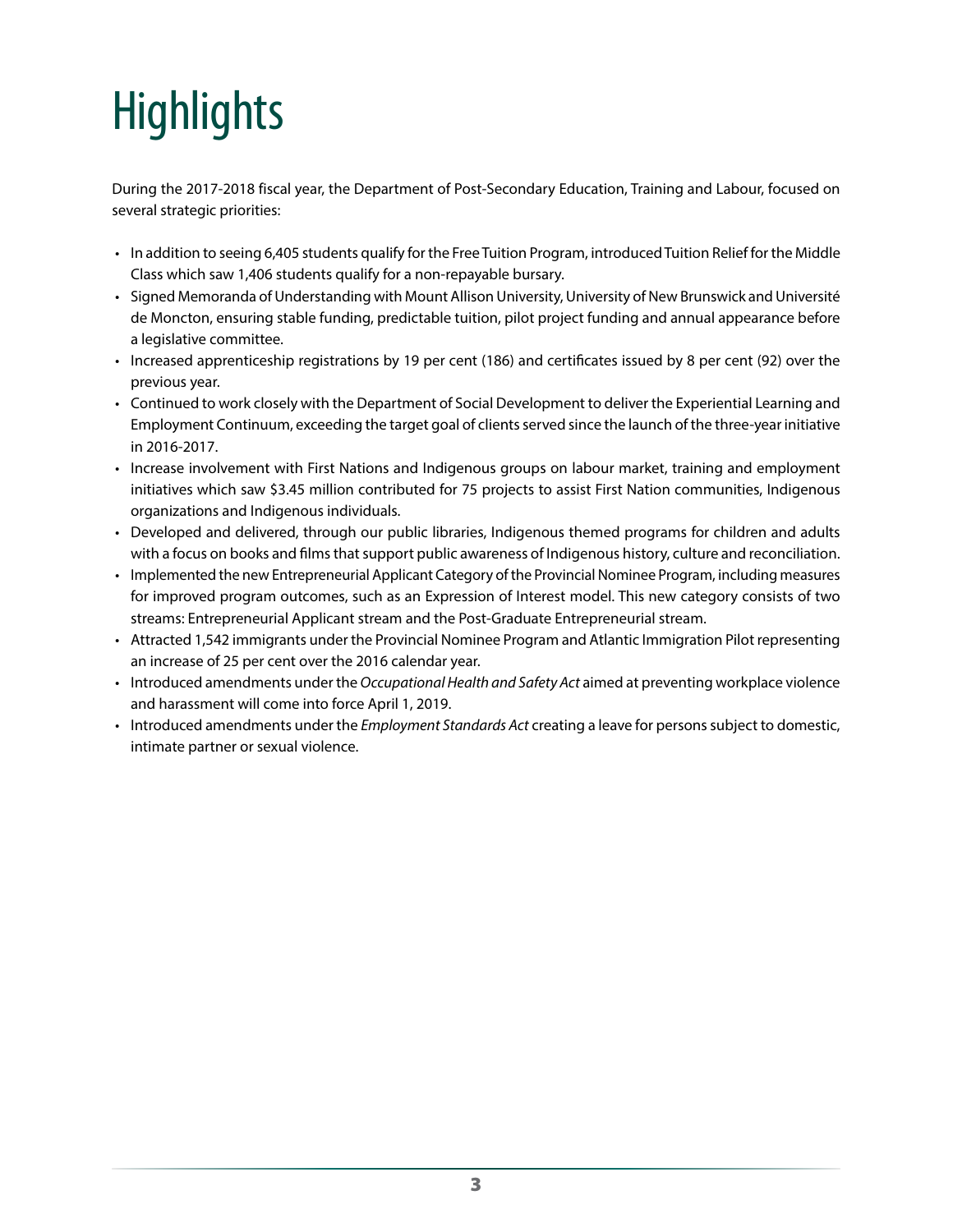# <span id="page-7-0"></span>Strategic priorities

### Strategy management

The Government of New Brunswick (GNB) uses a formal management system built on leading business practices to develop, communicate and review strategy. This process provides the public service with a proven methodology to execute strategy, increase accountability and continuously drive improvement.

The development of the strategy, using the formal management system, starts with a strategic vision to move New Brunswick forward. This vision is anchored in five priority areas:

- **Jobs** Creating the best environment for jobs to be generated by New Brunswickers, by businesses, by their ideas, by their entrepreneurial spirit, and by their hard work. Growth efforts will be guided by the *New Brunswick Economic Growth Plan*, which focuses on strengthening the workforce; expanding innovation capacity; increasing the agility of government; fostering public and private investment in strategic infrastructure; and growing capital investment from the private sector.
- **Education** Improving education as guided by two 10-year plans, *Everyone at Their Best* for the anglophone sector and *Donnons à nos enfants une longueur d'avance* for the francophone sector, that identify objectives for the early learning and education system and establish clear expectations for standards and performance. The areas of focus are: ensuring children and other learners develop the competencies they need to be successful in school and life; improving both literacy and numeracy skills for all learners; and working to make post-secondary education more accessible and affordable.
- **Families** Creating a healthier and stronger New Brunswick by focusing on seven key areas: improving access to primary and acute care; promoting wellness; supporting those with mental health challenges; fostering healthy aging and support for seniors; advancing women's equality; reducing poverty; and providing support for persons living with a disability.
- **Federal and Aboriginal Relations** Building stronger relationships with First Nations; strengthening action on climate change; and working with the federal government to maximize federal funding, including optimizing infrastructure funding and growing the workforce through immigration.
- **Smart Province** Providing taxpayers with better value for their money by transforming the culture of government by eliminating duplication; adopting new innovations in technology to improve services and savings; and ensuring GNB has a ready workforce that has the skills, training, support, leadership and working environments it needs to thrive.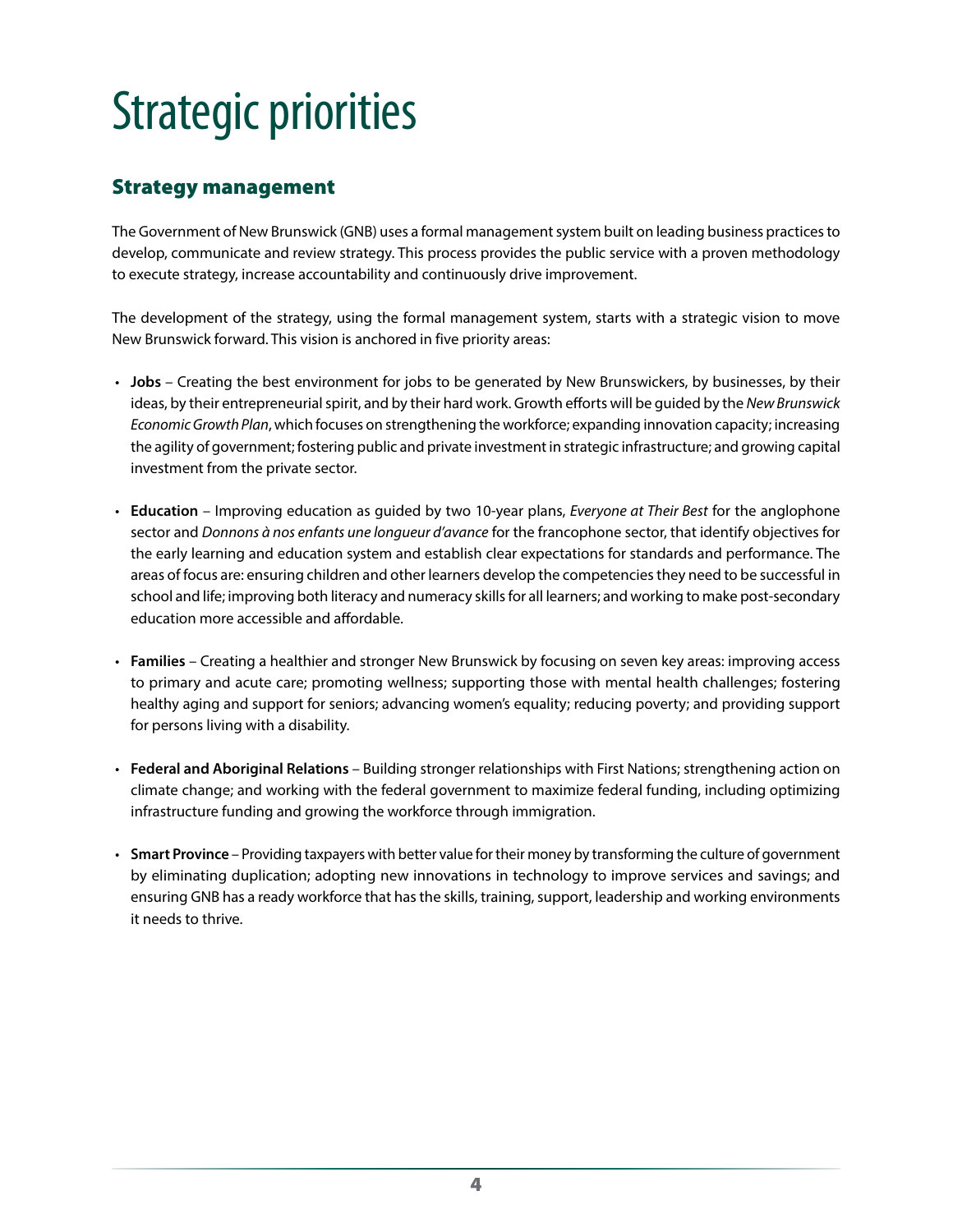# <span id="page-8-0"></span>Performance measures

| <b>Objectives</b>                                                                                | <b>Measures</b>                                                                                                                                                      |
|--------------------------------------------------------------------------------------------------|----------------------------------------------------------------------------------------------------------------------------------------------------------------------|
| <b>Education</b>                                                                                 |                                                                                                                                                                      |
|                                                                                                  | Number of eligible students for the Free Tuition Bursary.                                                                                                            |
| Make post-secondary education in New Brunswick accessible and<br>affordable to New Brunswickers. | Number of eligible students for the Tuition Relief for the Middle Class<br>program.                                                                                  |
|                                                                                                  | Number of youth reached with the labour market information oriented<br>personal development and career planning presentation.                                        |
| <b>Federal and Aboriginal Relations</b>                                                          |                                                                                                                                                                      |
| Grow the workforce through immigration.                                                          | Number of economic immigrants to come to New Brunswick through<br>the New Brunswick Provincial Nominee Program, Express Entry and the<br>Atlantic Immigration Pilot. |
| <b>Smart Province</b>                                                                            |                                                                                                                                                                      |
| Balance the provincial budget by 2020-2021.                                                      | Ratio of actual to budgeted expenditures.                                                                                                                            |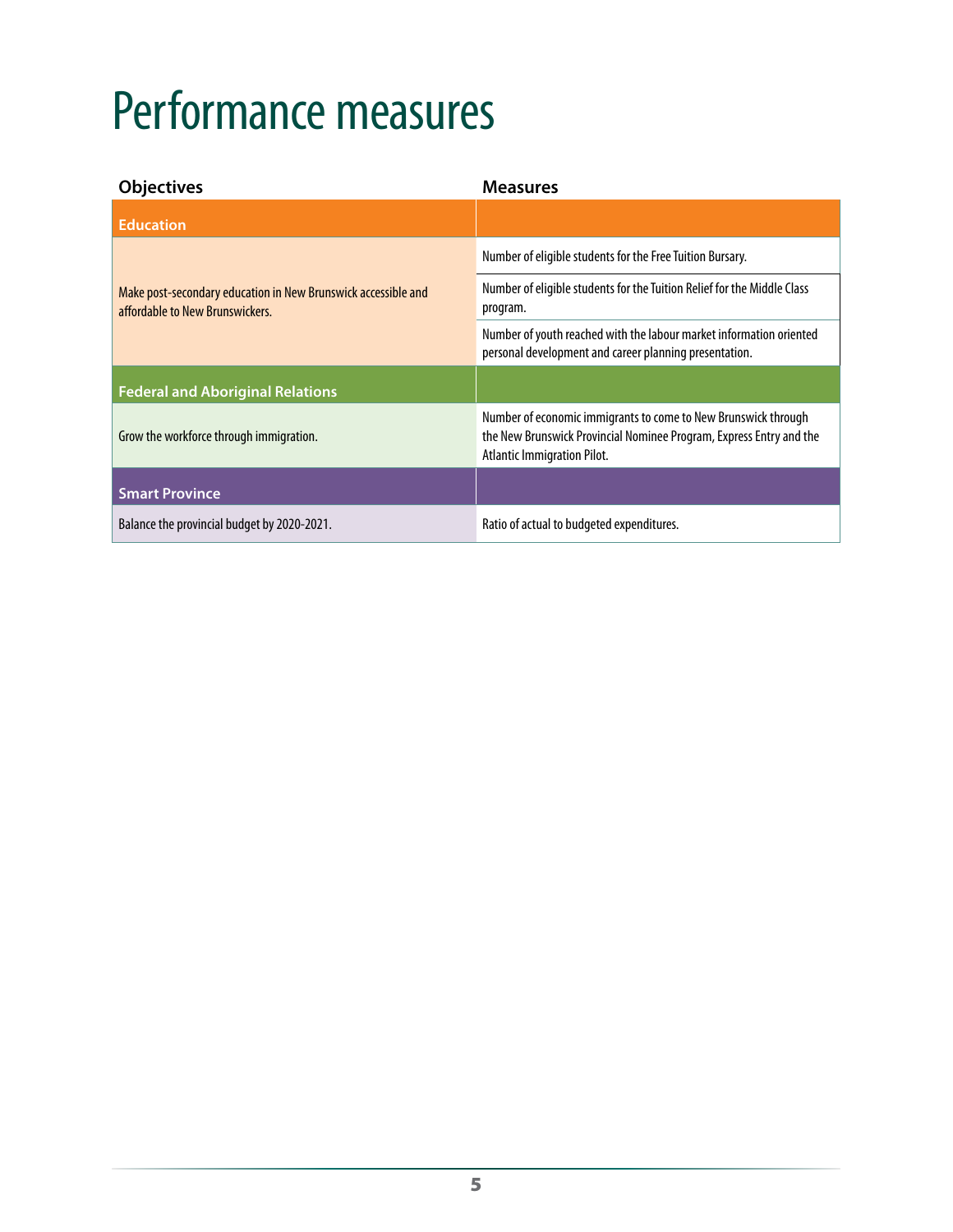### Education

#### **Objective of the measure**

Make post-secondary education in New Brunswick accessible and affordable to New Brunswickers.

#### **Measure**

Number of eligible students for the Free Tuition Bursary.

#### **Description of measure**

The measure counts the number of students eligible to receive funding from the Free Tuition Bursary annually, including those who were eligible but who were fully funded through federal funding and thereby did not require funding from the Free Tuition Bursary.

#### **Overall performance**

Actual number exceeded the targeted amount slightly.



#### **Why do we measure this?**

The Free Tuition Bursary was created to make postsecondary education accessible and affordable for New Brunswickers. Understanding program participation rates provides information on the effectiveness of this program by identifying the number of New Brunswick students accessing the funding.

#### **What initiatives or projects were undertaken in the reporting year to achieve the outcome?**

Continued promotion and education related to the Free Tuition Bursary was the focus for 2017-2018. Information was provided to schools as well as through employment counselling services to ensure eligible New Brunswickers interested in post-secondary education were aware of the support available.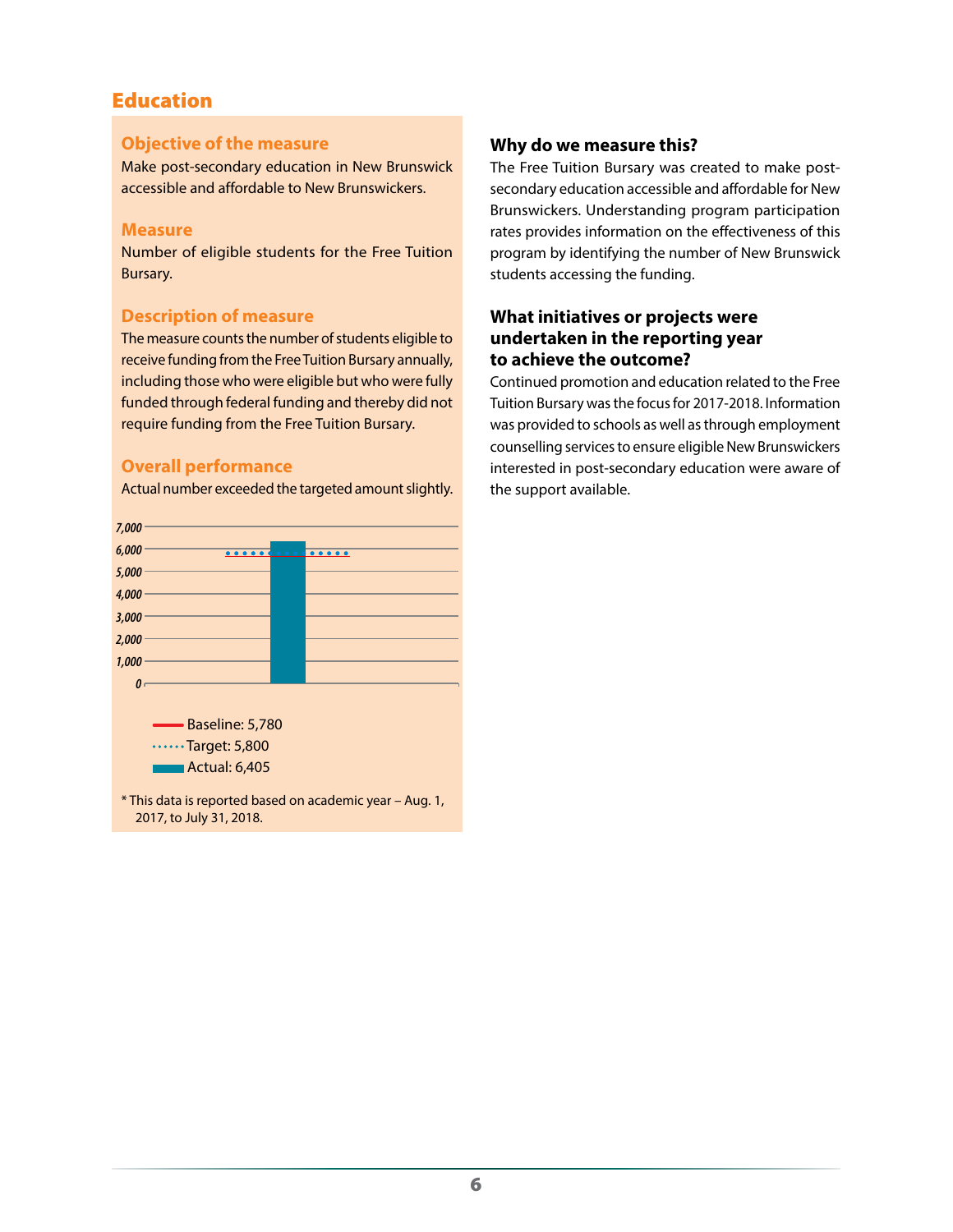### Education

#### **Objective of the measure**

Make post-secondary education in New Brunswick accessible and affordable to New Brunswickers.

#### **Measure**

Number of eligible students for the Tuition Relief for the Middle Class program.

#### **Description of measure**

The measure counts the number of students eligible to receive funding from the Tuition Relief for the Middle Class program annually, including those who were eligible but who were fully funded through federal funding and thereby did not require funding from the Tuition Relief for the Middle Class program.

#### **Overall performance**

Actual number exceeded the targeted amount by eight per cent.



\* This data is reported based on academic year – Aug. 1, 2017, to July 31, 2018.

#### **Why do we measure this?**

The Free Tuition Bursary was created to make postsecondary education accessible and affordable for New Brunswickers. Understanding program participation rates provides information on the effectiveness of this program by identifying the number of New Brunswick students accessing the funding.

#### **What initiatives or projects were undertaken in the reporting year to achieve the outcome?**

Continued promotion and education related to the Free Tuition Bursary was the focus for 2017-2018. Information was provided to schools as well as through employment counselling services to ensure eligible New Brunswickers interested in post-secondary education were aware of the support available.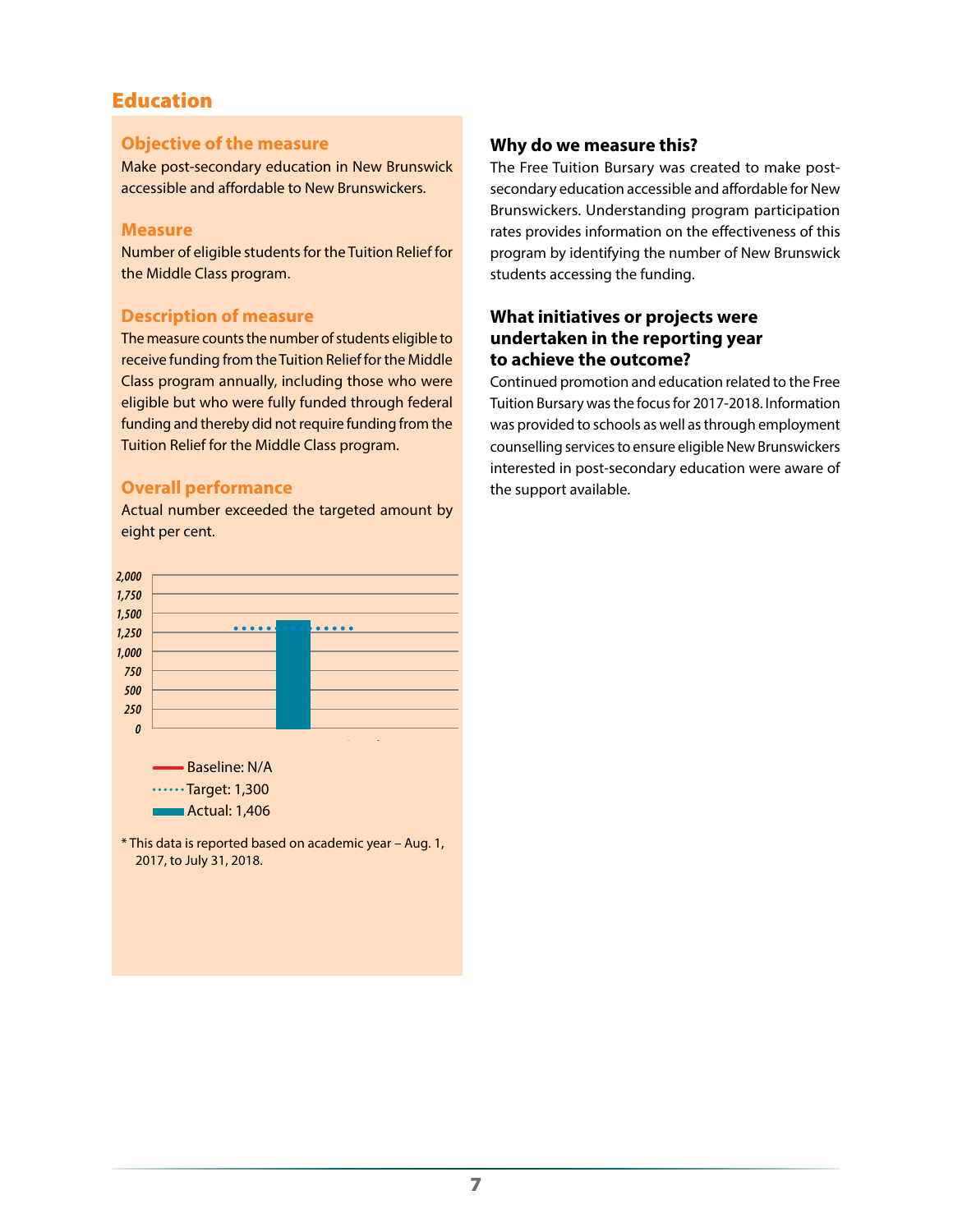### Education

#### **Objective of the measure**

Make post-secondary education in New Brunswick accessible and affordable to New Brunswickers.

#### **Measure**

Number of youth reached with the labour market information oriented personal development and career planning presentation.

#### **Description of measure**

The measure counts the number of youth who received the labour market information presentation delivered to grades 9 and 10 (Anglophone and Francophone districts) through personal development and career planning presentations.

#### **Overall performance**

Presentations were delivered to 4,173 youth.



#### **Why do we measure this?**

Providing information to New Brunswick's youth is an integral part in ensuring they have the right information about current and future labour market opportunities in New Brunswick. Ensuring this information is provided at grades 9 and 10 gives students an opportunity to make better informed decisions on post-secondary education and employment pathways.

#### **What initiatives or projects were undertaken in the reporting year to achieve the outcome?**

The labour market information presentation and related information have continued to evolve since their inception. Partnerships have been developed with the regional employment and continuous learning staff to support increased delivery efforts around the province.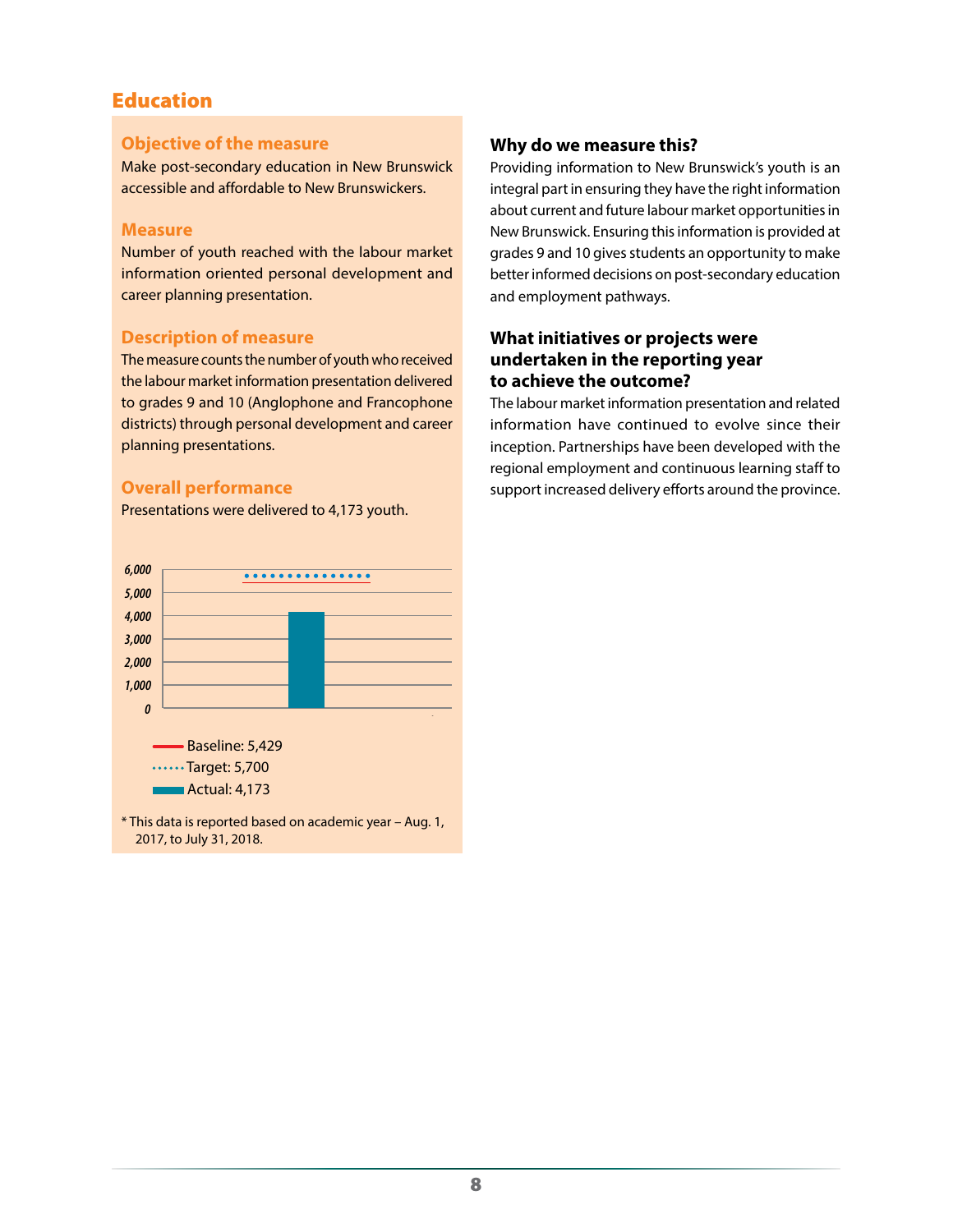### Federal and Aboriginal Relations

#### **Objective of the measure**

Grow the workforce through immigration.

#### **Measure**

Number of economic immigrants to come to New Brunswick through the New Brunswick Provincial Nominee Program, Express Entry, and the Atlantic Immigration Pilot Project.

#### **Description of measure**

The measure is the sum of the number of immigrants nominated during the calendar year for permanent residency through the Provincial Nominee program and the Express Entry program. It excludes refugees. The measure includes only the primary applicant, not the spouse and family of the applicant (i.e., 1,900 workers landed through one of these programs could result in up to 5,000 immigrants when factoring the spouse and family). The Atlantic Immigration Pilot Project was launched in early 2017.

#### **Overall performance**



Baseline: 1,050 (number of allocations) ......Target: 1,696 (425 through the express entry program, and 625 through the Provincial Nominee program plus an additional 646 through the Atlantic Immigration Pilot)

Actual: 1,542 (530 through the express entry program, and 525 through the Provincial Nominee program) plus an additional 487 through the Atlantic Immigration Pilot Project)

\*This data is reported based on 2017 calendar year to align with the federal reporting

#### **Why do we measure this?**

With New Brunswick's labour market declining in recent years, employers are finding it increasingly difficult to find workers to meet their labour market needs. Economic immigration (i.e., Immigrants with the education and skills required for the labour market) is foreseen as a key opportunity to address the gaps in our labour force.

#### **What initiatives or projects were undertaken in the reporting year to achieve the outcome?**

The Atlantic Immigration Pilot Project was launched. This pilot project is a collaborative effort between the federal government and New Brunswick, Newfoundland and Labrador, and Nova Scotia. The pilot is a threeyear employer-driven immigration program to attract and retain global talent while supporting population growth and addressing labour shortages. Work under the program included employer recruitment as well as immigrant recruitment among skilled workers and international students.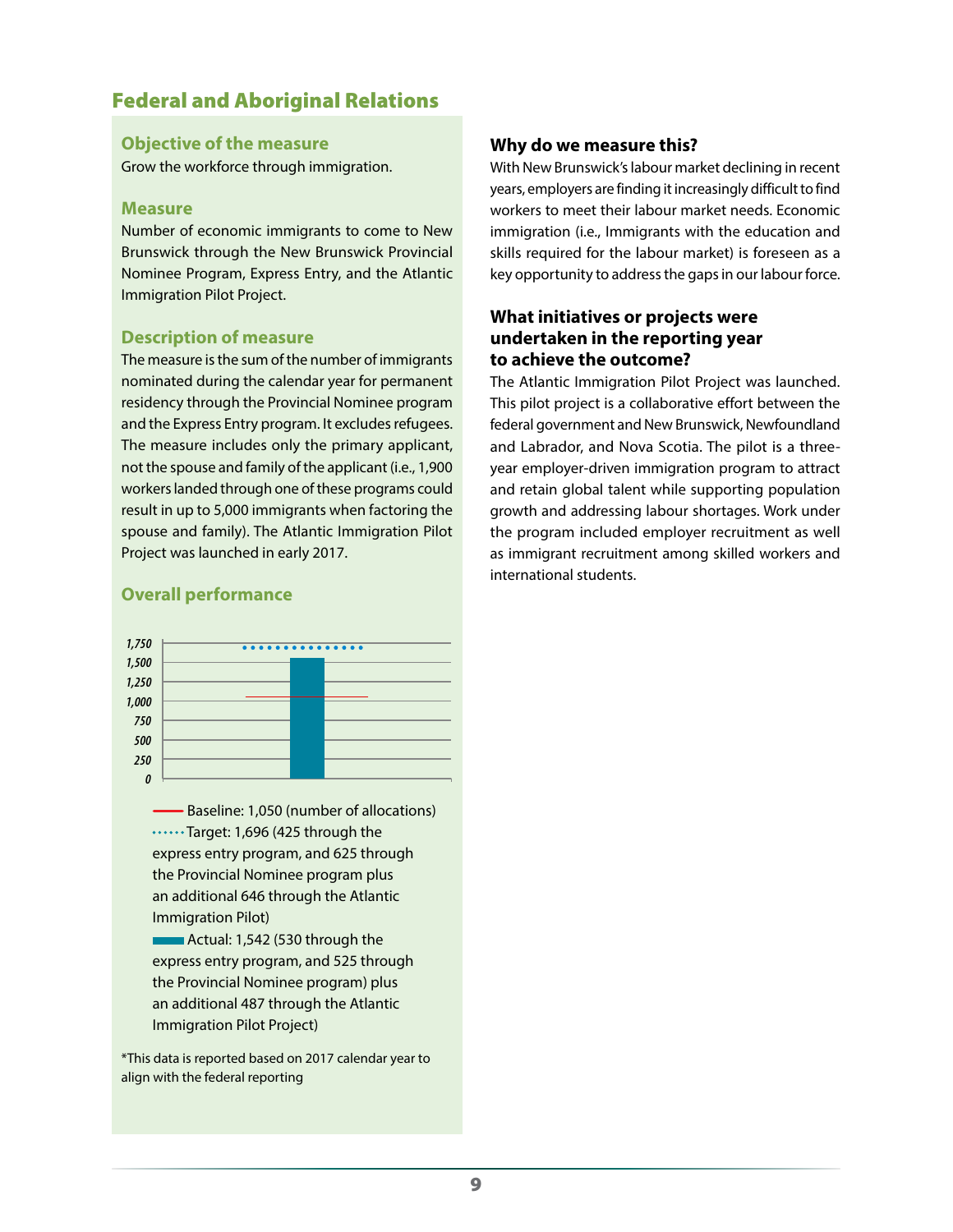### Smart Province

#### **Objective of the measure**

Balance the provincial budget by 2020-2021.

#### **Measure**

Ratio of actual to budgeted expenditures.

#### **Description of measure**

The ratio measures whether the department is adhering to the expense budget that it tabled at the beginning of the fiscal year. The ratio will exceed 100 per cent when spending is over-budget and will be less than 100 per cent when spending is under-budget.

#### **Overall performance**

The department's 2017-2018 gross ordinary account budget figure was \$623,735,155. Actual expenditures totalled \$627,224,942, for a variance to budget of \$3,489,787 (over-expenditure).

The variance was primarily due to increased expenditures under various employment programs resulting from additional federal funding. The department performed ongoing monitoring of expenses throughout the year to take corrective action when possible.



#### **Why do we measure this?**

New Brunswickers want assurances that their tax dollars add value and are spent appropriately. To ensure sustainable budgets during the long-term, departments need to provide programs and services to New Brunswickers while ensuring they function within their budget.

#### **What initiatives or projects were undertaken in the reporting year to achieve the outcome?**

To achieve this target, the department completed the following project:

• The ongoing monitoring of expenses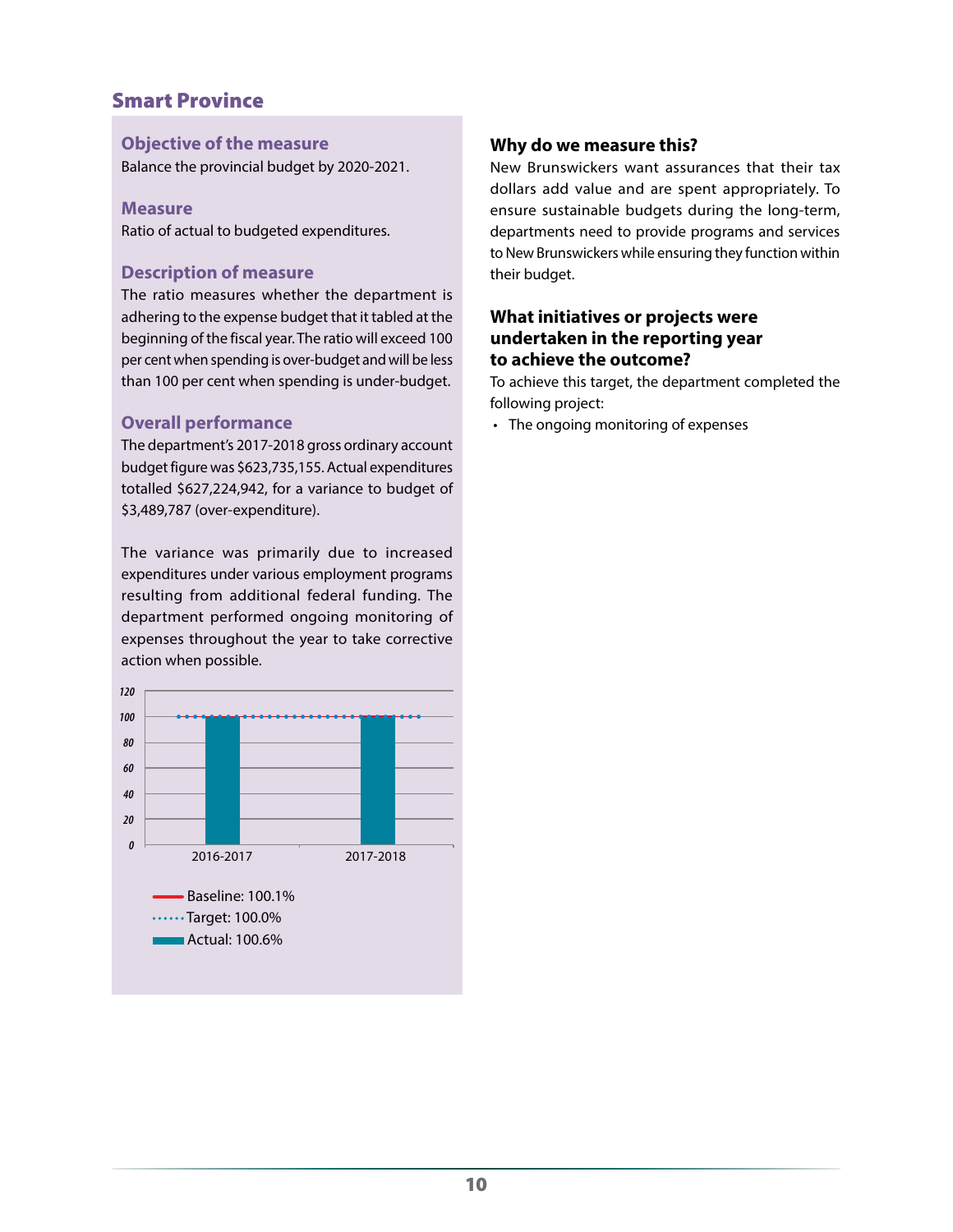# <span id="page-14-0"></span>Overview of departmental operations

### Mission

The mission of the Department of Post-Secondary Education, Training and Labour is to empower people with the skills and knowledge to succeed in New Brunswick as a place to live, learn and work in a fair, safe and inclusive environment. The department also aims to cultivate a well-educated, highly skilled and productive workforce and population through innovative programs and services that contribute to a prosperous province.

### Vision

The vision of the department is a prosperous New Brunswick where post-secondary educational institutions, businesses and government collaborate to encourage innovation, diversity and employment opportunity.

# High-level organizational chart



Please refer to page 22 for actual and budgeted expenditure information by division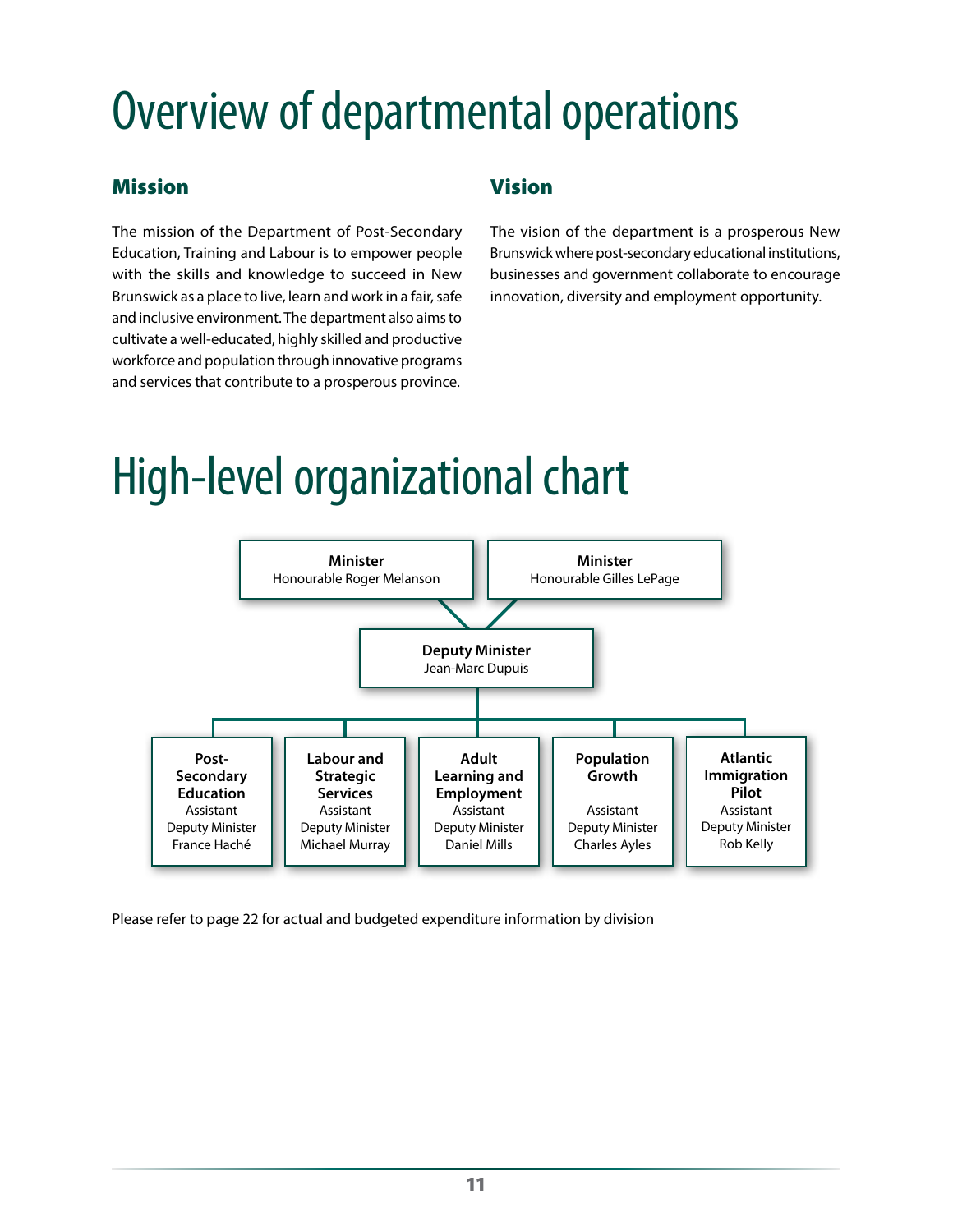# <span id="page-15-0"></span>Divisions overview and highlights

### Post-Secondary Education Division

The **Post-Secondary Education Division** has the responsibility for overseeing the post-secondary education system, including public and private universities and colleges, the delivery of student financial assistance programs and the operation of the New Brunswick College of Craft and Design. The division provides funding to public institutions and works closely with them to further priority research and studentcentred initiatives relating to broadening access to post-secondary education; developing experiential learning opportunities; ensuring successful pathways to graduation; and facilitating credit transfers among public institutions.

The division consists of the Post-Secondary Affairs and University Relations Branch, the Research and Strategic Initiatives Branch, the Student Financial Services Branch and the New Brunswick College of Craft and Design.

The **Post-Secondary Affairs and University Relations Branch** promotes post-secondary education in the province through working with post-secondary institutions. There are three main units within the branch: University Relations, College Relations and Private Occupational Training. The branch provides advice and guidance on the administration of the yearly funding to public universities through the Maritime Provinces Higher Education Commission. It supports and advises the Minister to fulfill GNB's responsibilities under the *New Brunswick Community College Act*. It is responsible for the administration of the *Private Occupational Training Act.*  It regulates all private career colleges in the province and ensures that students are financially protected in the event of a college closure. In 2017-2018, 47 private colleges were registered, covering 3,215 students.

#### **Highlights**

- GNB invested \$95.2 million in the operations of the two community colleges.
- GNB invested \$224.8 million in the operations of the Maritime College of Forest Technology and the four public universities.
- GNB signed Memoranda of Understanding with Mount Allison University, University of New Brunswick and Université de Moncton, ensuring stable and predictable funding and tuition amounts for four years, as well as providing financial assistance enabling the institutions to produce pilot projects on topics of mutual interest. Negotiations with St. Thomas University were ongoing as of March 31, 2018.

The **Research and Strategic Initiatives Branch** promotes access to post-secondary education and training; fosters a culture of research and innovation in the province through public post-secondary institutions; and encourages transitions into the post-secondary sector and the workforce. It promotes inter-jurisdictional communication on post-secondary education issues and collaborates with other governments to align strategic priorities with the K-12 education sector. It provides policy advice related to the post-secondary education sector.

#### **Highlights**

**\*** \$7.2 million was delivered to support research and innovation-related projects and programs, primarily through the New Brunswick Innovation Foundation, including the funding of 182 graduate scholarships and 112 research assistantship positions.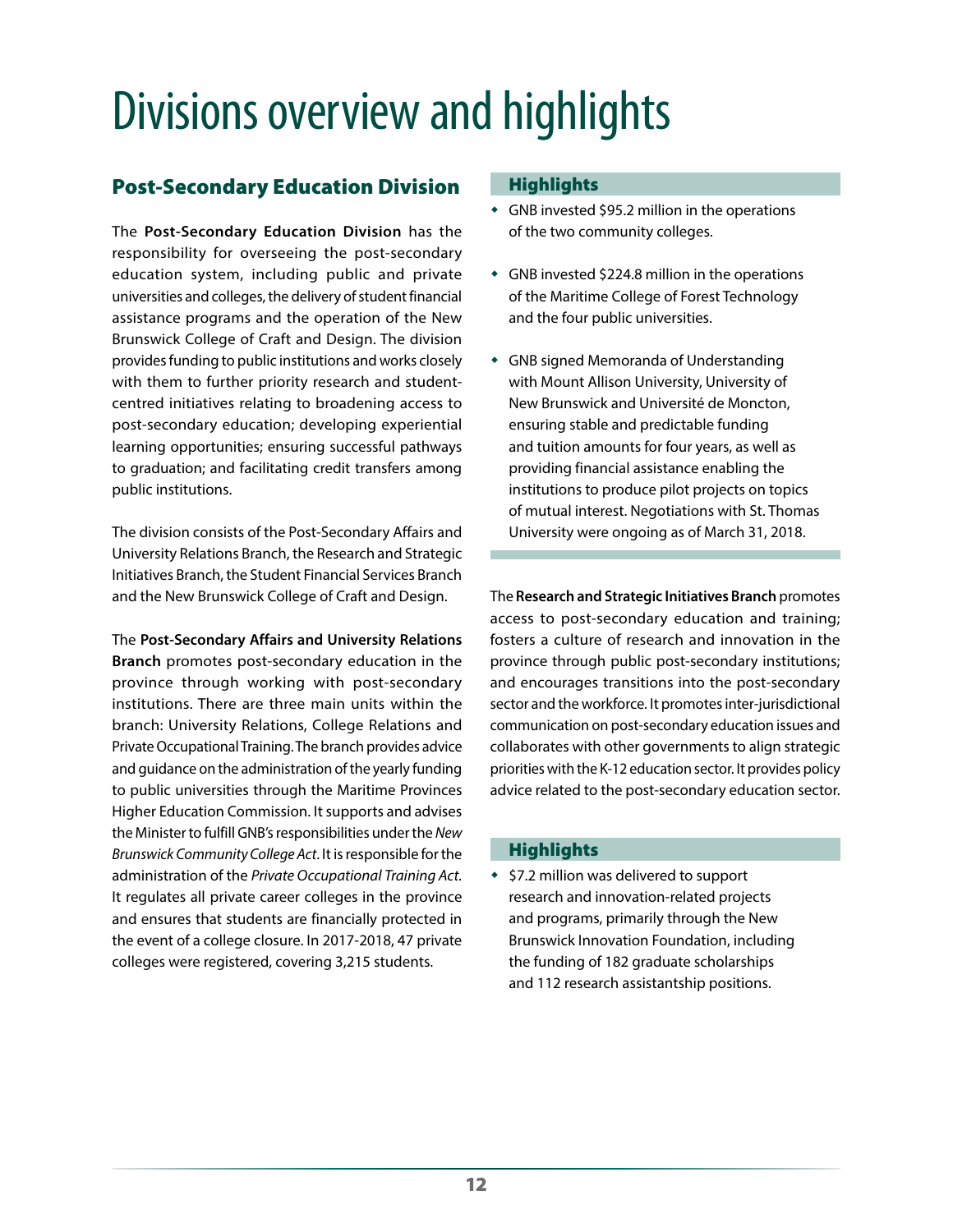\* \$2.6 million was provided to publicly funded post-secondary education institutions to support the development and implementation of pilot programs and other initiatives to increase access to post-secondary education for students, particularly from under represented groups such as First Nations and persons with disabilities.

The **Student Financial Services Branch** administers and delivers federal and provincial government student financial assistance programs. It encourages access to post-secondary education by providing needs-based student financial assistance to qualifying New Brunswick residents.

#### Highlight

- Administered \$191.4 million in student financial assistance to 15,209 students
- 1,406 students qualified for the Tuition Relief for the Middle Class.
- 6,405 students qualified for the Free Tuition Bursary.

The **New Brunswick College of Craft and Design** has a provincial mandate to be a centre of excellence, building a community of professional practice through applied and entrepreneurial learning in craft and design. It offers two certificate programs (Foundation Visual Arts and Graduate Studies) and eight diploma programs (Aboriginal Visual Arts, Fashion Design, Textile Design, Ceramics, Jewellery/ Metal Arts, Graphic Design, Integrated Media and Photography).

#### **Highlights**

- The college received an operating grant of \$3.3 million, yielding a seat capacity of 282 funded seats.
- There were 151 college graduates in 2017-2018.

### Labour and Strategic Services **Division**

The **Labour and Strategic Services Division** is mandated to provide services to the public through the administration of various acts and regulations for which the department is responsible. The division supports the department through policy, ensuring consistency with government priorities and activities; research and analysis, including labour market information and program evaluations; labour market forecasts; environmental scans; and legislative and regulatory services. The division also provides corporate services for the delivery of programs by the operational branches of the department.

The division consists of Workplace Services (Industrial Relations and Employment Standards), Advocates' Services (Workers' Advocates and Employers' Advocates), Policy, Research and Labour Market Analysis Branch, Finance and Administration Branch, Information Management and Technology Services Branch, Performance Excellence Branch and the Human Resource Services Branch.

The **Workers' Compensation Appeals Tribunal** reports administratively to the Minister through the Assistant Deputy Minister of the Labour and Strategic Services Division. The division plays a key role in supporting appropriate partnership and dialogue with WorkSafeNB and industry stakeholders as they pertain to the development of legislative, regulatory and policy initiatives related to occupational health and safety and workers' compensation. The tribunal releases an annual report separate from the department.

**Workplace Services (Industrial Relations)** facilitates relations between labour and management in the private and quasi-public sectors by providing neutral, thirdparty assistance and preventive mediation services. It provides third-party assistance to help parties overcome impasses during negotiations through the appointment of a conciliation officer, mediation officer, conciliation board, arbitration board or a combination thereof. It also provides preventive mediation services to promote healthy labour relations between parties while a collective agreement is in force. The branch administers the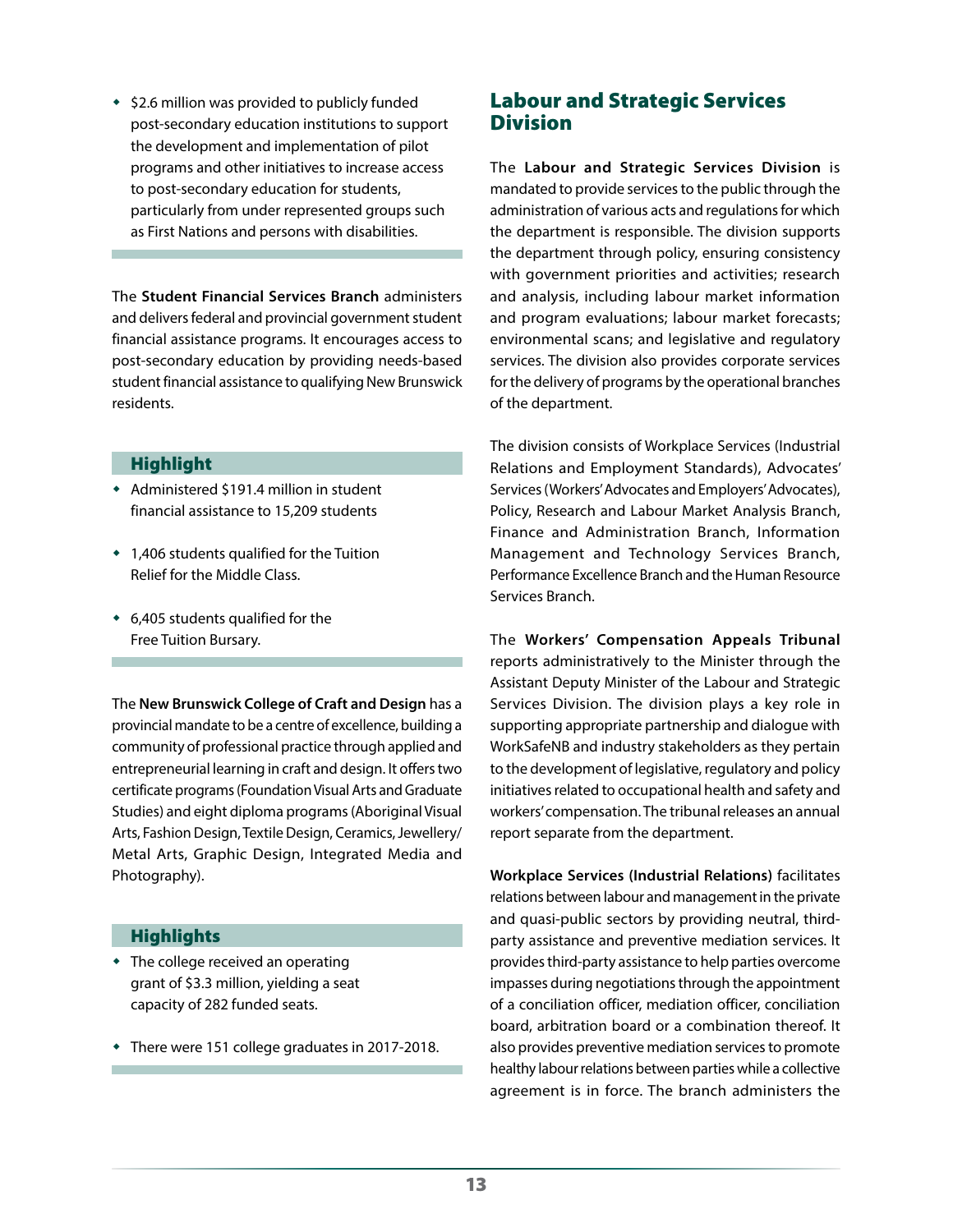*Industrial Relations Act* and its regulations by promoting labour management relations in the unionized private and quasi public sectors of the province.

#### **Highlights**

- 19 labour disputes were settled with the intervention of the branch. The disputes occurred during the negotiation of collective agreements.
- 18 labour disputes were settled before strike or lockout action, one of which resulted in a work stoppage.
- 46 rights arbitrators were appointed and 14 grievances were mediated.
- The branch provided conciliation services in two disputes in the public sector.

**Workplace Services (Employment Standards)** promotes, oversees and enforces the *Employment Standards Act* and its regulations. The act, which applies to all provincially regulated employee/employer relationships, specifies the minimum standards of employment, such as minimum wage, overtime rates, hours of work, vacation pay as well as paid public holidays. The branch is responsible for representing the director at hearings before the New Brunswick Labour and Employment Board. A significant piece of the mandate is to raise awareness and educate employers, employees and students about their rights and responsibilities vis-à-vis the legislation. Staff conducts numerous educational sessions throughout the province to encourage better awareness of the act.

#### **Highlights**

- The minimum wage increased to \$11.25 per hour on April 1, 2018.
- 210 information sessions on the basics of the *Employment Standards Act* were held. The groups to whom these sessions were offered include students in public schools and post-secondary institutions, as well as stakeholders (employees/employers), professional associations and newcomers.
- The branch responded to 15,302 inquiries about employment-related concerns.
- The branch investigated 886 formal complaints and 45 audits.
- There were 69,716 individuals who visited the branch's website.
- Amendments under the *Employment Standards Act* creating a leave for persons subject to domestic, intimate partner or sexual violence.

#### **Employment Standards activity**

| Fiscal year | <b>Number of</b><br>information<br>sessions | <b>Number of</b><br><b>inquiries</b> | <b>Formal</b><br>complaints<br>investigated |
|-------------|---------------------------------------------|--------------------------------------|---------------------------------------------|
| 2017-2018   | 210                                         | 15,302                               | 886                                         |
| 2016-2017   | 167                                         | 13,141                               | 707                                         |

**Advocates Services (Workers' Advocates)** is mandated under the *Workers' Compensation Act* to help injured workers and their dependants on matters related to claims for workers' compensation. Advocates help by providing information, advice and, when appropriate, representation at appeal hearings. The branch ensures appropriate workers' compensation and occupational health and safety legislation enforcement.

#### **Highlights**

- There were 388 new cases, 416 cases closed and 466 active cases.
- Advocates represented workers at 166 hearings before the Workers' Compensation Appeals Tribunal.

**Advocates Services (Employers' Advocates)** helps employers with workers' compensation matters through communication and consultation. It also provides engaged learning opportunities. The branch provides employers with specialized advice and representation on workers' compensation issues before WorkSafeNB. It provides specialized advice to employers on all aspects of workers' compensation and its governing legislation.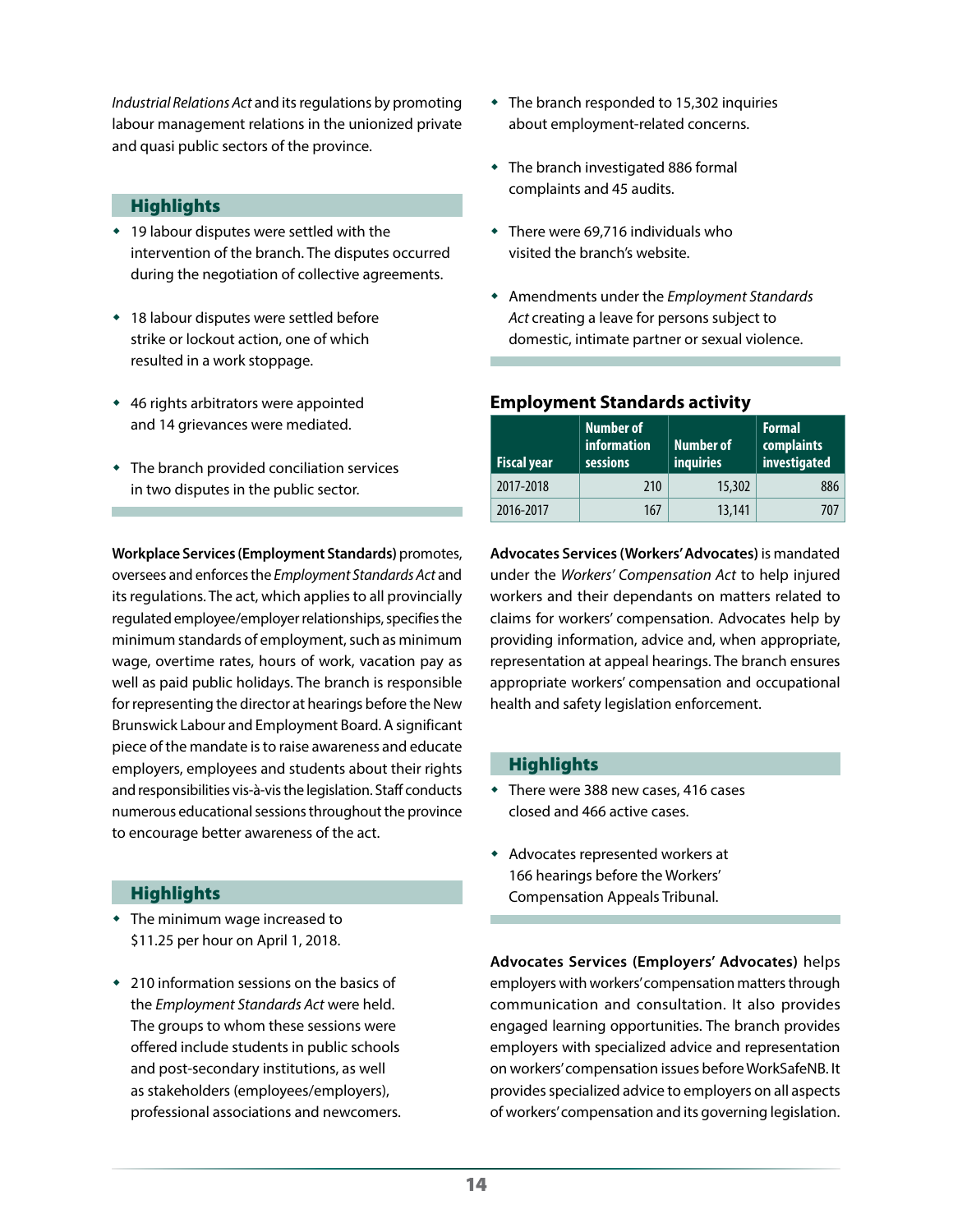#### **Highlights**

- There were 263 new cases, 159 active cases and 174 closed cases.
- Advocates represented employers at 39 hearings before the Workers' Compensation Appeals Tribunal.

The **Policy, Research and Labour Market Analysis Branch** develops effective and strategic policy and research responses to a range of priorities and issues. It supports the department in decision-making and policy development through research, evaluation and analysis. The branch leads and supports policy development; develops labour market information; ensures the department meets its obligations under the *Right to Information and Protection of Privacy Act*; ensures GNB meets its obligations under international labour and human rights conventions; and ensures GNB addresses the obligations related to labour mobility outlined in chapter 7 of the Canadian Free Trade Agreement.

#### **Highlights**

- The department delivered an updated labour market information presentation, Let's Get Moving with Career Planning to high school students enrolled in the grade 9/10 Personal Development and Career Planning classes, reaching more than 4,000 students in the anglophone and francophone school districts.
- The department participated in its second provincial ChatterHigh competition. The online edu-game provides a platform where students, teachers and parents answer game questions related to labour market information, post-secondary education and careers in the province to earn points, resulting in cash prizes being awarded to schools across both education sectors in the province.
- To raise awareness of the importance of education and career planning for youth, among families and communities, the department piloted the Families and Communities as Career Coaches project. A website was launched in April 2017 along with an aggressive five-month marketing campaign.
- The department completed ten evaluation projects related to employment programs and services to ensure they met the needs of the labour market.
- Amendments under the *Occupational Health and Safety Act* aimed at preventing workplace violence and harassment will come into force April 1, 2019.

As a strategic business partner, the **Human Resources Services Branch** provides support and services to management and staff to increase organizational effectiveness and maximize performance while supporting the strategies and goals of the department. It is responsible for workforce planning, recruitment, classification, employee and labour relations, performance management, official languages, employee recognition as well as human resources strategy and programs. As of October 2016, operational and transactional Human Resources services falls under Service New Brunswick.

The **Finance and Administration Branch** manages the financial resources of the department, boards and commissions under the minister and provides audit assurance. It helps all branches achieve their program and service delivery objectives by providing support in such areas as financial management and reporting, facilities management, procurement, departmental information coordination, financial systems and internal audit.

#### **Highlights**

- Provided financial analysis and support to key government priorities.
- Re-established a departmental audit committee consisting of the deputy minister and several senior leaders in the department.
- Received and coordinated more than 4,732 Internet inquiries and coordinated responses to more than 813 pieces of correspondence received by the minister and the deputy minister.
- Transferred the Portfolio Debt Management unit to a new centralized collections unit in government.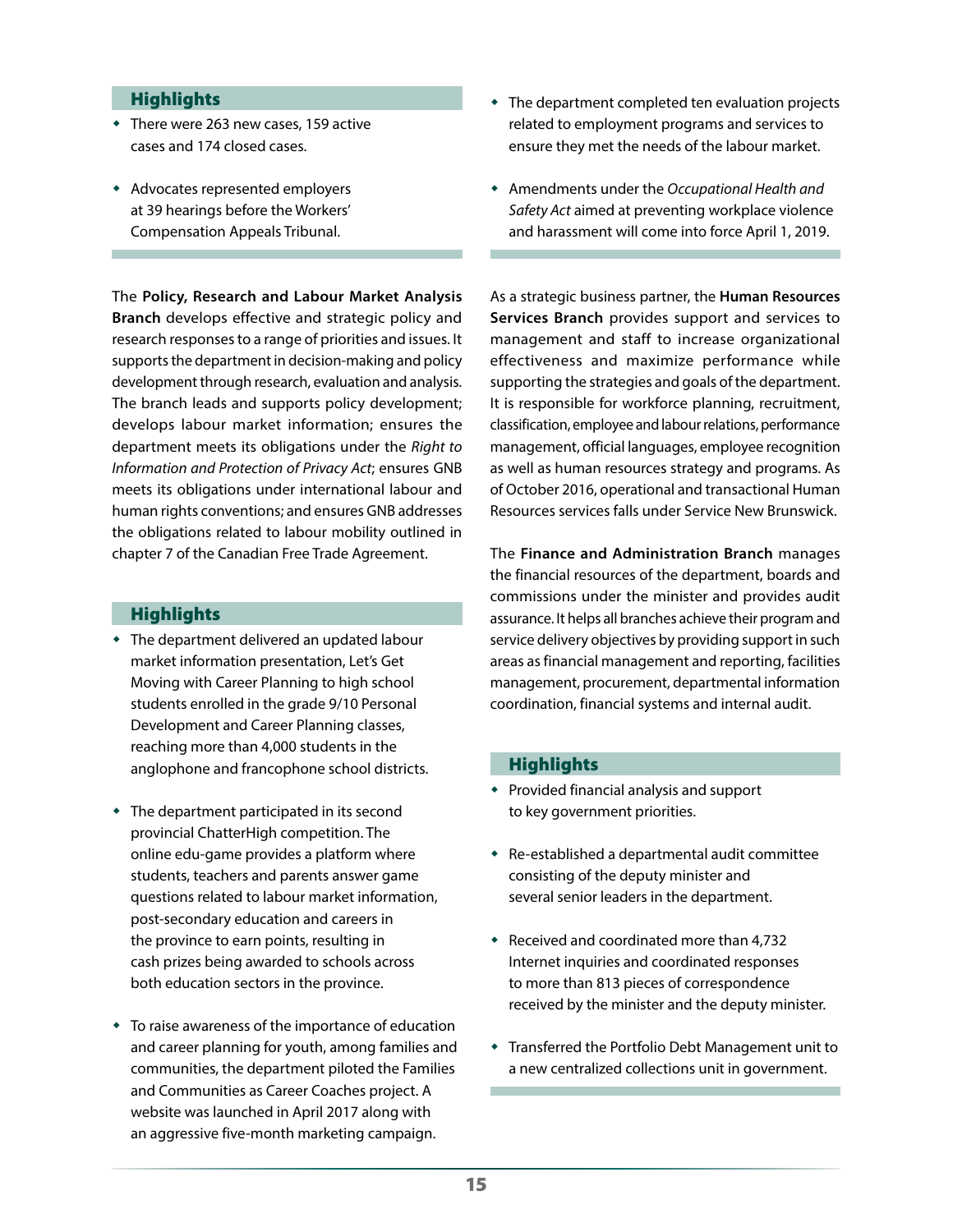#### The **Information Management and Technology Services**

**Branch** provides leadership and guidance in the planning, design, development, quality assurance, risk management, implementation and support of information technology solutions and record management solutions with the department's vision and strategic plan. Some of the services are offered internally to the department while others are delivered by Service New Brunswick's Business Application Unit.

#### **Highlights**

- Completed reports and surveys for both the workers' and employers' advocates information system.
- Completed the migration of the employment development images to the total records information system HPRM and eliminated the legacy imaging system.
- Completed the tuition relief for the middle class program and the alignment with the federal fixed student contribution on provincial assistance program for the student financial services branch.
- Completed the Atlantic Immigration pilot program component of the immigration New Brunswick system.
- Actively participated in the development project of a new Atlantic Apprenticeship management system.

The **Performance Excellence and Strategic Planning Branch** provides cross-departmental leadership in strategic planning and in the comprehensive implementation of the Formal Management system. Formal Management is intended to change the culture of government and how government works while providing the best possible value for taxpayers. It provides a structured approach to Strategy Management, Initiative Management, Daily Management, Process Management and Performance Management. The branch leads the development of and facilitates the implementation of the strategic plan as well as implements and oversees a departmental-wide planning and accountability model.

#### **Highlights**

- 46 employees were trained as Waste Walkers, generating more than \$75,000 in savings.
- Continued refinement of branch work plans and the planning and accountability system.

#### Adult Learning and Employment Division

The Adult Learning and Employment Division is mandated to support the development of human resources by supporting the delivery of adult literacy and learning programs and services; recognizing achievement of competencies; developing and providing public library services to help New Brunswickers' informational, educational, recreational and cultural needs; and delivering programs and services that assist unemployed New Brunswickers acquire the skills and employment experience necessary to secure full-time employment and that assist employers find the right individuals for their jobs.

#### *Canada-New Brunswick Labour Market Agreements*

- **1.** Under the Labour Market Development Agreement, GNB served 11,302 active employment insurance claimants, helped 8,808 active claimants gain employment, and identified \$29.13 million in savings for the Employment Insurance account. The total number of clients served under the agreement was 14,352.
- **2.** Under the Job Fund Agreement, GNB served 3,512 clients.

The Department of Post-Secondary Education Training and Labour completed negotiations of an amended Labour Market Development Agreement and a new Workforce Development Agreement that replaces and combines the Job Fund Agreement and the Labour Market Agreement for Persons with Disabilities.

#### *Atlantic Workforce Partnership*

The Council of Atlantic Premiers established the Atlantic Workforce Partnership. It is enabling provinces to work together to improve skills training, promote apprenticeship opportunities; recruit and retain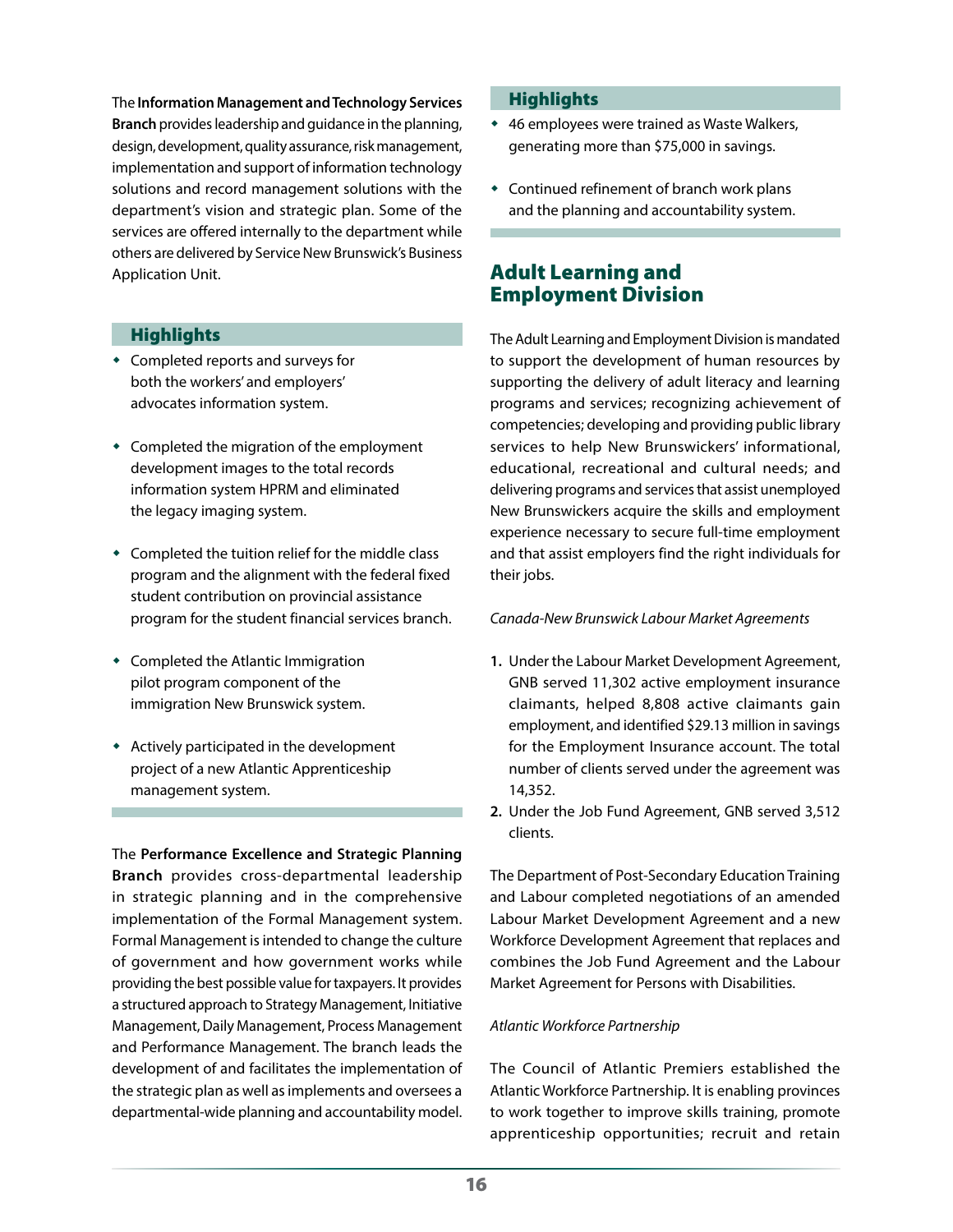immigrants; and build on the strengths of communities to meet new economic challenges and opportunities. Priority areas identified within the Atlantic Workforce Partnership action plan include: attraction and immigration; apprenticeship harmonization; federal labour market programs; labour market information; business supports; and youth initiatives.

The division consists of the Employment and Continuous Learning Services Branch, the Apprenticeship and Occupational Certification Branch and the New Brunswick Public Library Services.

The **Employment and Continuous Learning Services Branch** provides employment programs, services and continuous learning opportunities to New Brunswickers with the vision to strategically align programs, resources and learning opportunities so they consistently meet clients' labour market needs. The branch ensures that programs and services provided by the department are responsive to the needs of job seekers, adult learners and employers; that new initiatives are developed when a gap in service is identified; and that local staff has the tools and supports required to help clients with their training and employment needs. The branch is responsible for increasing literacy and workplace essential skills.

#### **Highlights**

- The branch continued to work closely in partnership with the Department of Social Development to deliver the Experiential Learning and Employment Continuum. In 2017-2018, 66 per cent of participants that completed the program transitioned to full-time employment immediately after completing the program. The target goal was exceeded with a total of 449 participants served since the launch of this three-year initiative in 2016-2017.
- The branch continued to increase its involvement with First Nations and Indigenous groups on labour market, training and employment initiatives. In 2017-2018, the department contributed \$3.45 million for 75 projects to assist First Nation communities, Indigenous organizations and Indigenous individuals.
- The branch continued to explore innovative approaches to filling skills shortages. For example, the Southwest Region delivered a local strategic initiative, using the Training and Skills Development program and the Workplace Essential Skills program in the Sussex area where a partnership was established between the department, the Department of Social Development, the New Brunswick Community College and the Kiwanis Nursing Home.
- The Student Employment and Experience Development (SEED) program was further improved and continued to provide students with work experience related to their skills, which enhanced the student's employment prospects upon completion of their studies.

#### Training in workplace essential skills

| Year      | <b>Number of learners</b> I | Number of<br>initiatives |
|-----------|-----------------------------|--------------------------|
| 2017-2018 | $1.361*$                    | 119                      |
| 2016-2017 | 1,304                       | 117                      |
| 2015-2016 | 1.367                       | 85                       |

\* Of the 1,361 individuals engaged in training, 395 were employed, 966 were [unemployed.](http://unemployed.Highlights)

|                                                                | <b>Number of individuals assisted</b><br>by programs |           |           |  |
|----------------------------------------------------------------|------------------------------------------------------|-----------|-----------|--|
| <b>Programs</b>                                                | 2017-2018                                            | 2016-2017 | 2015-2016 |  |
| Self-Employment Benefit                                        | 348                                                  | 359       | 388       |  |
| <b>Student Employment and</b><br><b>Experience Development</b> | 1,610                                                | 1,614     | 1,439     |  |
| Training and<br><b>Employment Support</b><br><b>Services</b>   | 537                                                  | 825       | 678       |  |
| <b>Training and Skills</b><br>Development                      | 7,487                                                | 7,429     | 7,324     |  |
| <b>Work Ability</b>                                            | 474                                                  | 470       | 470       |  |
| <b>Workforce Expansion</b>                                     | 698                                                  | 818       | 1,048     |  |
| One-Job Pledge                                                 | 496                                                  | 488       | 522       |  |
| Youth Employment Fund                                          | 1,559                                                | 1,428     | 1,482     |  |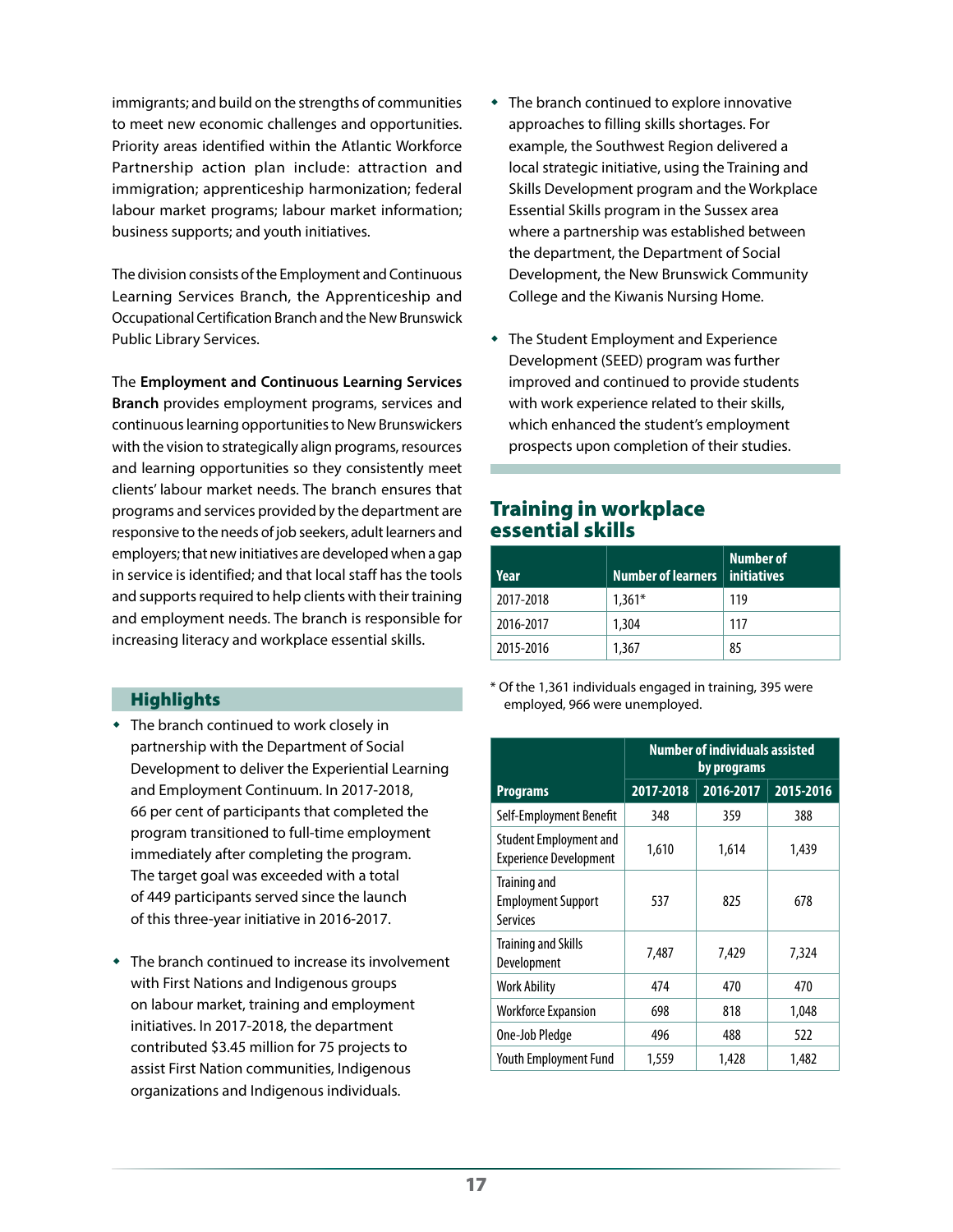The **Apprenticeship and Occupational Certification Branch** provides quality apprenticeship learning, lifelong skill development and certification opportunities in designated occupations that are standardized, current and relevant to the needs of industry and its workforce. Through its regional operations, the branch provides these services to thousands of skilled trade apprentices and tradespeople by scheduling level training opportunities, validating curriculum and working to ensure those performing work in the various sectors have the proper qualifications. The branch ensures that the skilled trades workforce has the skills and knowledge necessary to function effectively in the labour market. It identifies training needs in conjunction with industry, develops programs in the 50 occupations for which apprenticeship training is offered and provides certification services in the 69 designated occupations.

#### **Highlights**

- In 2017-2018, apprenticeship saw an increase of 186 registrations. There were 1,180 registrations compared to 994 in the previous year.
- There were 1,301 certificates issued in 2017-2018, an increase from the 1,209 issued the previous year.
- The goal of harmonizing trades training on the Atlantic and national levels continued. By the end of 2017-2018, the branch had substantively aligned 60 per cent of the national Red Seal trades in four key areas. Atlantic work on harmonization for the 21 key components identified saw the completion of phase one harmonizing 10 trades with phase two for six new trades started.
- The branch's learning strategist continued to be the envy of the country when it comes to assisting apprentices with learning gaps through their level training. The role aimed at identifying apprentices who require interventions or exam accommodations to set them up for success while attending level training continues to show success in our Red Seal Exam pass rates outperforming the national average making New Brunswick apprentices 11 per cent more likely to pass their final exam when compared to the rest of the country.

**New Brunswick Public Library Service** is responsible for providing, under the *New Brunswick Public Libraries Act* and *New Brunswick Public Libraries Foundation Act*, public library services that enrich the social, cultural and economic vitality of communities by opening doors to lifelong learning for all. The branch is responsible for collection development; management of the provincial catalogue; library systems and information technology management, development and support; and development and delivery of library programs and services for all ages. The branch works with participating municipalities and school districts (in the case of publicschool libraries), local library boards, partners and stakeholders. It provides access to a provincial collection of two million items in a variety of formats through one provincial library card as well as services and programs for people of all ages that promote reading, literacy, education and lifelong learning. The services consist of 65 service points (52 public libraries, 11 public-school libraries, one virtual branch and one library services-bymail branch) managed through five library regions and one provincial office.

#### **Highlights**

- Pubic libraries held library card membership drives to promote library programs and services by reaching people in new venues – parks, family resource centres, pow-wow's, community fairs and recreation centres.
- Public libraries began delivering workshops in their communities on *Every Child Ready to Read / Chaque enfant préparé à la lecture* – an evidence based program for delivering children's programs focused on the principles of singing, reading, writing, talking and playing. Libraries gave workshops to parents/caregivers as well as community groups who provide services to children – e.g. daycares, family resource centres.
- Public libraries developed and delivered Indigenous themed programs for children and adults with a focus on books and films that support public awareness of Indigenous history, culture and reconciliation.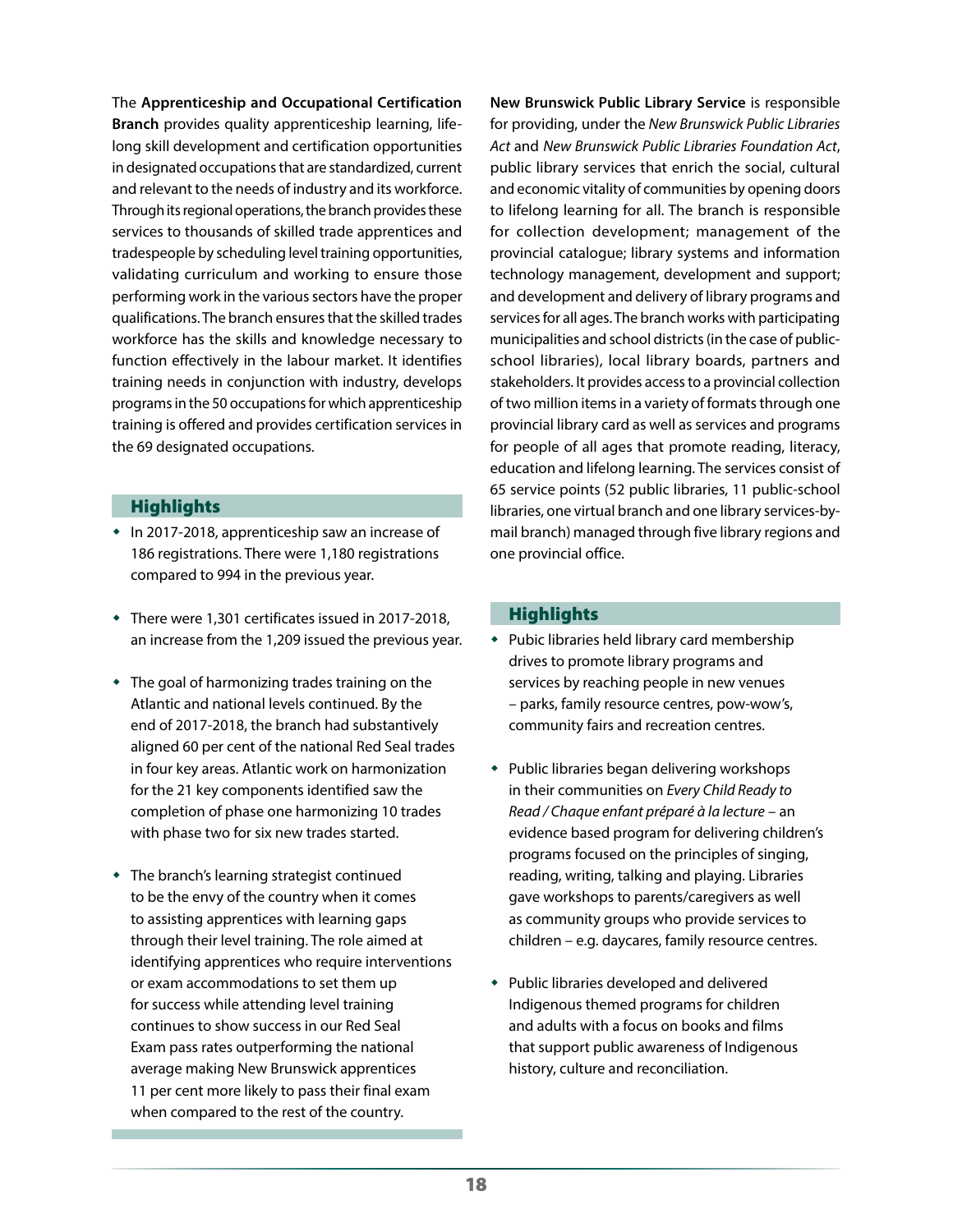- New Brunswickers celebrated the Canadian Library Month in October 2017 with the theme *A visit will get you thinking / Une visite : ça fait réfléchir.* The public participated in programs and services that focused on the resources and technology they can access at their library.
- Five library resource centres continued operating seven days a week as part of a pilot project.
- Public library patrons were able to check out free passes to New Brunswick Museum and the Beaverbrook Art Gallery with their library card, in addition to Kings Landing Historical Settlement, and Village historique acadien.

### Population Growth Division

The **Population Growth Division** is responsible for implementing GNB policies to contribute to the demographic and economic growth of New Brunswick by attracting and retaining immigrants, repatriating, increasing francophone immigration and supporting multiculturalism.

The division consists of the Federal-Provincial-Territorial Relations and Research Branch, the Immigration Operations Branch, the Immigration, Settlement and Multiculturalism Branch and the Employer Outreach Unit.

The **New Brunswick Human Rights Commission** reports administratively to the Minister through the Assistant Deputy Minister of the Population Growth Division. The division plays a key role in supporting appropriate partnership and dialogue with stakeholders as they pertain to the development of legislative, regulatory and policy initiatives. The commission releases an annual report separate from the department.

The **Research and Federal-Provincial-Territorial Relations Branch** coordinates a strategic approach to federal-provincial-territorial relations; administers and monitors the Canada-New Brunswick Immigration Agreement and the Canada-New Brunswick Agreement on the Atlantic Immigration Pilot Program; represents GNB on various immigration and policy federalprovincial-territorial working groups; disseminates information about population growth trends and policy

to other areas of the department, other government departments and the public; leads annual evaluations of provincial immigration programming; and provides research and policy support to senior staff. Through the Atlantic Workforce Partnership, it partners with Atlantic counterparts to promote regional opportunities and increase immigration to the region.

#### **Highlights**

- Led targeted stakeholder consultations on the development of a renewed Population Growth Strategy for New Brunswick.
- Began implementing the new Canada-New Brunswick Immigration Framework Agreement, including the only French-speaking Immigrant Annex in Canada and the Memorandum of Understanding on Information Sharing.
- Led bilateral negotiations with the federal government and began implementation of the new Canada-New Brunswick Agreement on the Atlantic Immigration Pilot, including monitoring and administering an extensive new reporting schedule. This includes continued collaboration with Atlantic counterparts and the federal government to ensure the successful operation of the Atlantic Immigration Pilot.
- Developed a framework for and conducted the first annual evaluation of the Provincial Nominee Program.

The **Immigration Operations Branch** provides operational support to the division ensuring the efficient operation of provincial immigration programs in accordance with the Canada-New Brunswick Immigration Agreement and the Canada-New Brunswick Agreement on the Atlantic Immigration Pilot. It manages and monitors the Provincial Nominee Program and Atlantic Immigration Pilot applications by entering and tracking them in an electronic database.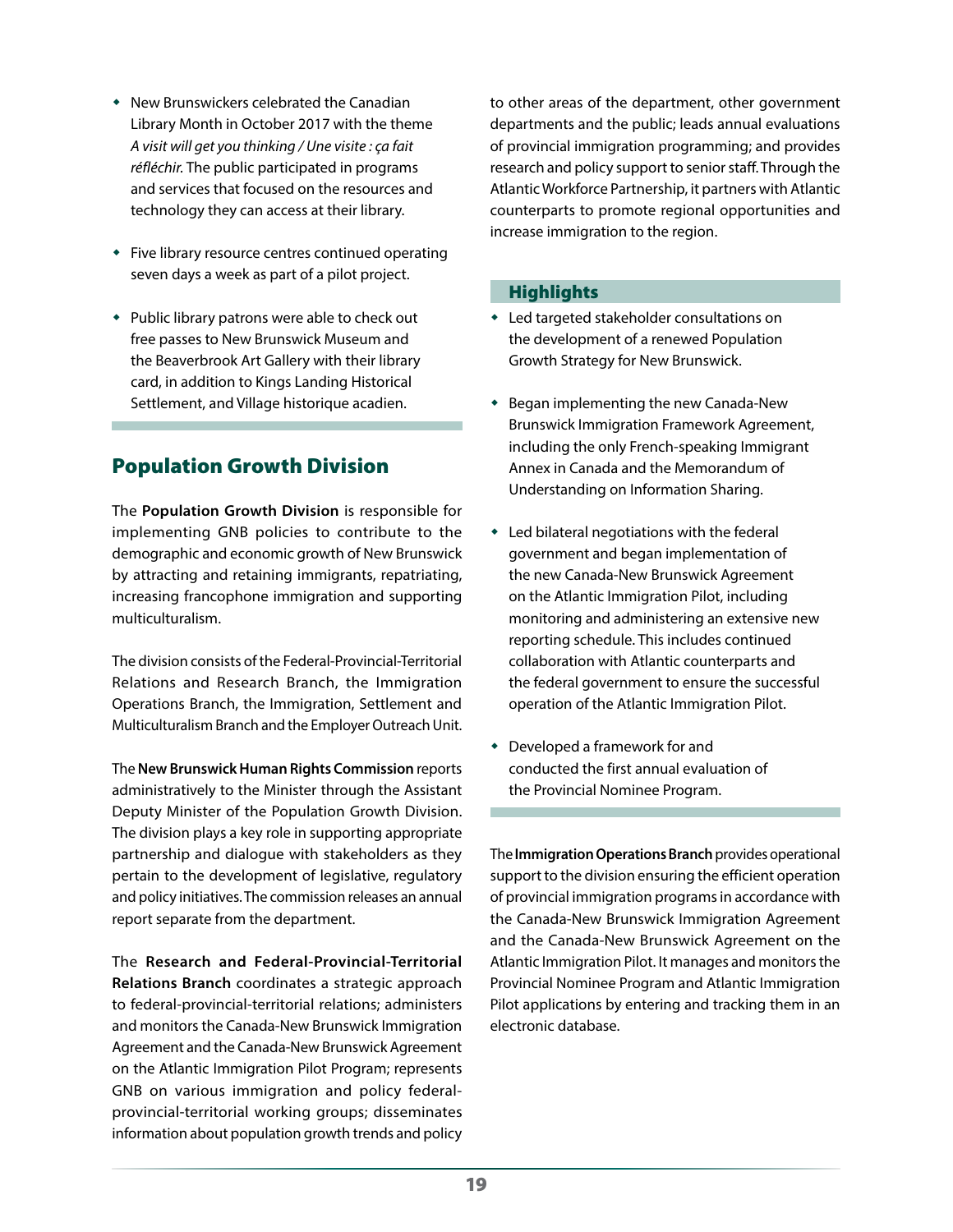#### **Highlights**

- More than 1,700 applications were received through the PNP.
- Coordinated the integration of the Atlantic Immigration Pilot into Biznet.

The **Immigration, Settlement and Multicultural Branch**  manages applicant files related to immigration and the settlement and integration of immigrants in the province. The branch manages the Provincial Nominee Program and Atlantic Immigration Pilot applications and implements actions to attract francophone newcomers and skilled workers living elsewhere in Canada through developing, organizing and implementing domestic and international promotion and recruitment events.

#### **Highlights**

- There were 1,542 nominations under the following streams:
	- Atlantic Immigration Pilot: 487
	- Skilled Worker with Employer Support: 370
	- Skilled Worker with Family Support: 27
	- Strategic Initiative: 114
	- Express Entry: 530
	- Entrepreneurial Stream: 14
- Implemented the new Entrepreneurial Applicant Category of the Provincial Nominee Program, including measures for improved program outcomes, such as an Expression of Interest model. This new category consists of two streams, the Entrepreneurial Applicant stream and the Post-Graduate Entrepreneurial stream. Under this category, the branch also selected five designated immigration representatives to help recruit qualified business applicants to the province.
- The Francophone Unit participated in multiple promotion and attraction activities. As a result, 21 per cent of all certificates were issued to French-speaking immigrants in 2017-2018.

 The Skilled Worker Unit participated in a number of attraction and promotion events aimed at helping New Brunswick employers fill their labour needs. The Skilled Worker Unit conducted employer recruitment activities in the Middle East (Egypt, United Arab Emirates, Qatar), Hong Kong, Philippines, United Kingdom, Poland, Ukraine, Romania and the United States, in partnership with various Canadian embassies, consulates, Immigrant Settlement Agencies, and municipalities.

The **Employer Outreach Unit** manages the employer engagement aspects of the Atlantic Immigration Pilot by working with employers and other stakeholders to meet the objectives laid out in the Atlantic Growth Strategy as well as the New Brunswick Economic Growth Plan. It leverages existing economic development partners and employer networks to identify employers interested in addressing their labour market needs through immigration, with an emphasis on employers' commitment to newcomers' settlement supports.

#### **Highlights**

- The Atlantic Immigration Pilot continued to engage and designate employers, allowing them to use the pilot to address their labour market needs. 76 employers were designated over two months during the fiscal year.
- The unit has hosted or attended over 100 employer engagement events and information sessions to inform employers about the Atlantic Immigration Pilot.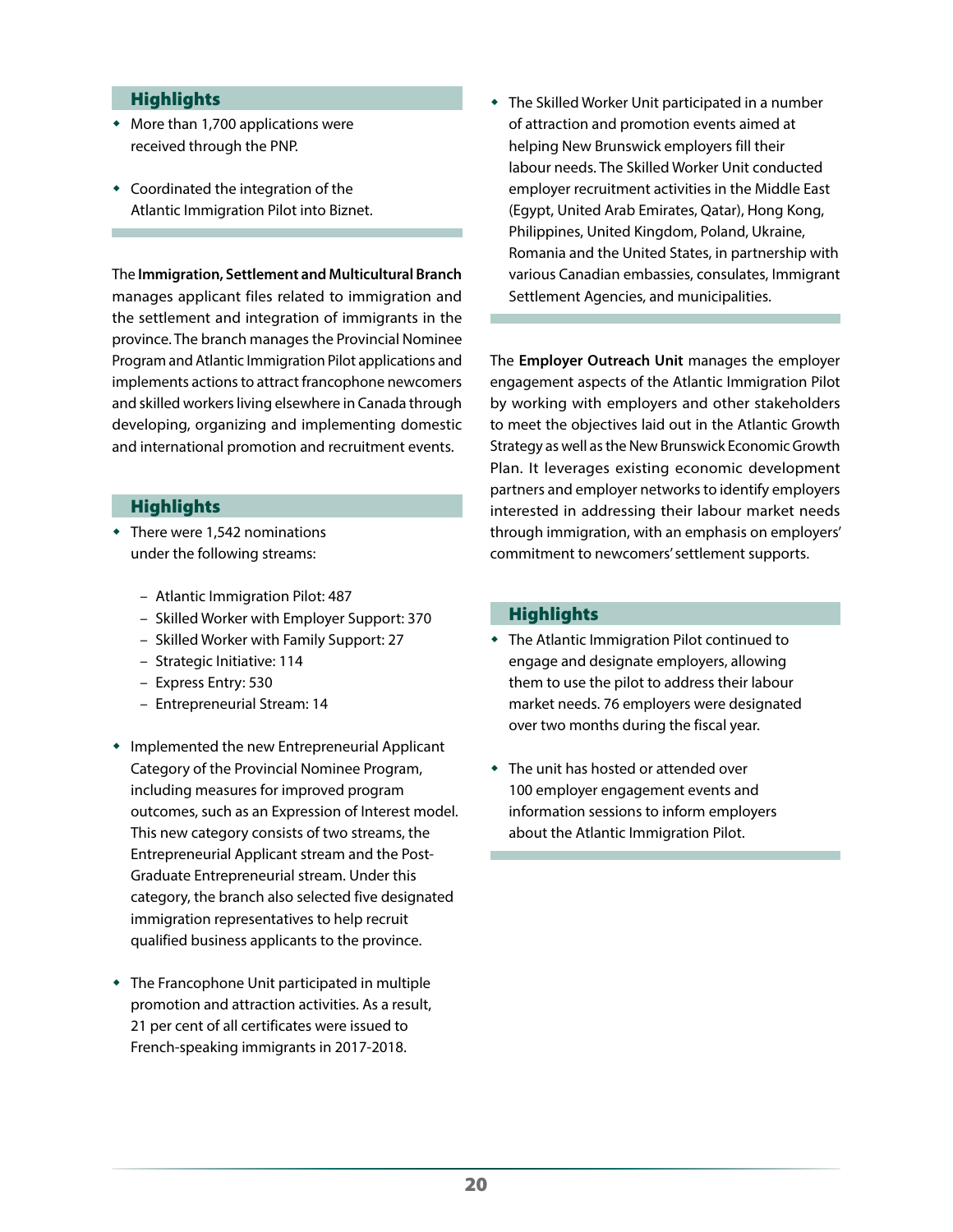# <span id="page-24-0"></span>Financial information

# Departmental Gross Revenue (000's)

For the fiscal period ending March 31, 2018

|                                  | <b>Budget</b> | <b>Actual</b> | Variance over/<br>(under) | <b>Notes</b> |
|----------------------------------|---------------|---------------|---------------------------|--------------|
| Other Interest Income            | \$20,346.0    | \$19,711.1    | (5634.9)                  |              |
| <b>Licenses and Permits</b>      | \$2,333.0     | \$1,753.1     | (5579.9)                  |              |
| Sale of Goods and Services       | \$4,208.0     | \$3,291.3     | (5916.7)                  |              |
| Miscellaneous Revenue            | \$17,500.0    | \$27,308.0    | \$9,808.0                 | (1)          |
| Conditional Grants - Canada      | \$117,513.0   | \$124,061.2   | \$6,548.2                 | (2)          |
| <b>Totals - Ordinary Revenue</b> | \$161,900.0   | \$176,124.7   | \$14,224.7                |              |

Explanations for variances greater than \$1 million are found as Notes on page 23.

### Special Purpose Revenue (000's)

For the fiscal period ending March 31, 2018

|                                         | <b>Budget</b> | <b>Actual</b> | Variance over/<br>(under) | <b>Notes</b> |
|-----------------------------------------|---------------|---------------|---------------------------|--------------|
| Canada Student Loans Program            | \$1,732.0     | \$1,531.4     | (5250.6)                  |              |
| Library Trust Fund                      | \$300.0       | \$518.6       | \$218.6                   |              |
| Recoverable Projects                    | \$350.0       | \$214.1       | (585.9)                   |              |
| <b>Totals - Special Purpose Revenue</b> | \$2,382.0     | \$2,264.1     | (5117.9)                  |              |

Explanations for variances greater than \$1 million are found as Notes on page 23.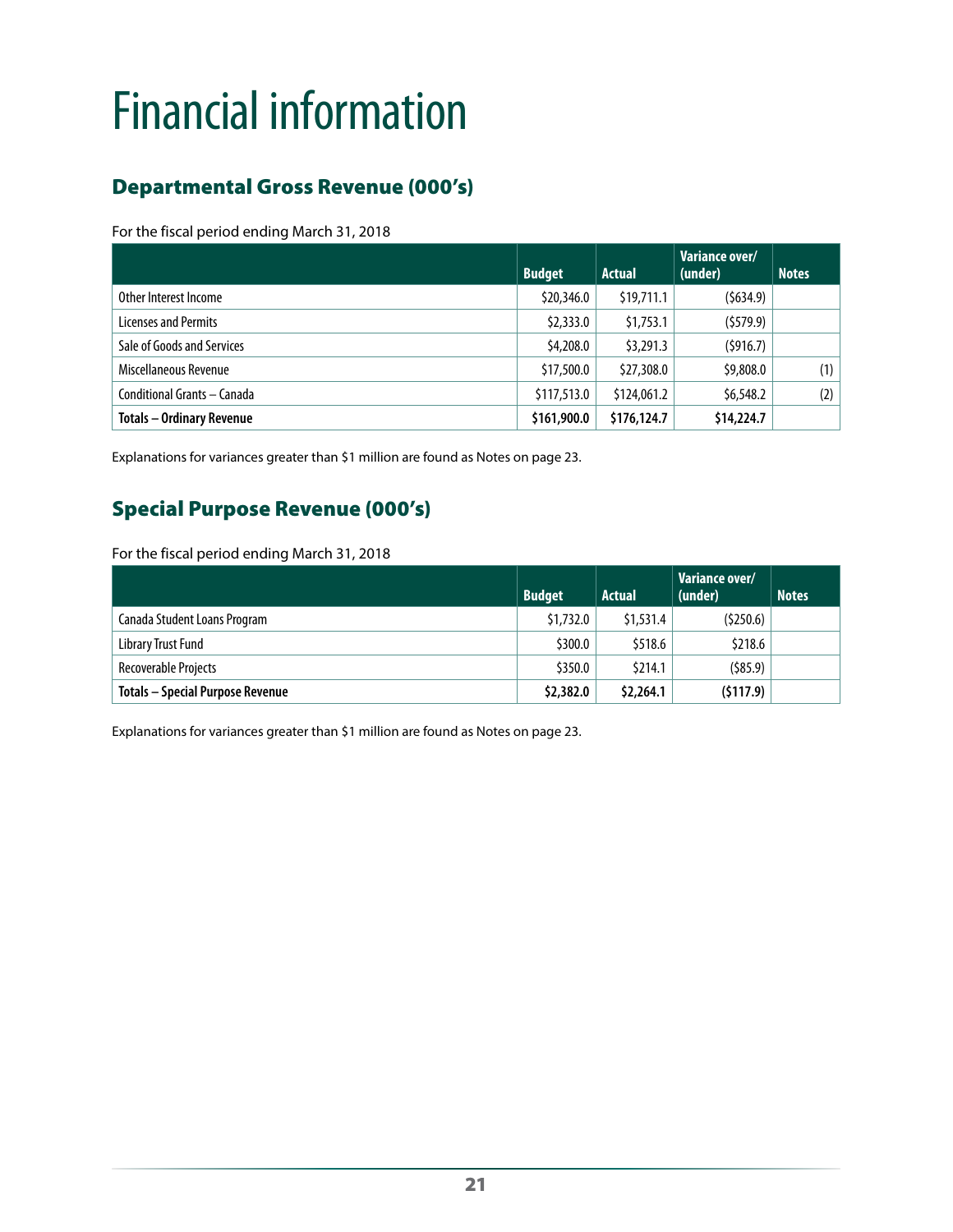## Departmental Gross Expenditures (000's)

For the fiscal period ending March 31, 2018 (000's)

|                                                       | <b>Budget</b> | <b>Actual</b> | Variance over/<br>(under) | <b>Notes</b> |
|-------------------------------------------------------|---------------|---------------|---------------------------|--------------|
| <b>Post-Secondary Education Division</b>              |               |               |                           |              |
| <b>Post-Secondary Education</b>                       | \$172,877.2   | \$171,676.4   | (51,200.8)                | (3)          |
| <b>Labour and Strategic Services Division</b>         |               |               |                           |              |
| <b>Corporate Services</b>                             | \$3,213.3     | \$3,131.9     | (581.4)                   |              |
| <b>Labour and Policy</b>                              | \$8,239.6     | \$7,129.6     | (51, 110.0)               | (4)          |
| <b>Adult Learning and Employment Division</b>         |               |               |                           |              |
| <b>NB Public Libraries</b>                            | \$15,956.1    | \$15,979.6    | \$23.5                    |              |
| <b>Adult Learning</b>                                 | \$12,188.0    | \$12,058.4    | (5129.6)                  |              |
| <b>Employment Development</b>                         | \$23,117.5    | \$15,878.0    | (57, 239.5)               | (5)          |
| Canada-NB Job Fund Agreement                          | \$10,382.0    | \$15,960.1    | \$5,578.1                 | (6)          |
| Canada-NB Labour Market Development Agreement         | \$89,219.2    | \$95,038.7    | \$5,819.5                 | (7)          |
| <b>Population Growth Division</b>                     |               |               |                           |              |
| <b>Population Growth</b>                              | \$8,242.2     | \$7,703.7     | (5538.5)                  |              |
| <b>Maritime Provinces Higher Education Commission</b> | \$280,300.0   | \$282,668.5   | \$2,368.5                 | (8)          |
| <b>Totals - Ordinary Expenditures</b>                 | \$623,735.1   | \$627,224.9   | \$3,489.8                 |              |

Explanations for variances greater than \$1 million are found as Notes on page 23.

### Special Purpose Expenditures (000's)

For the fiscal period ending March 31, 2018

|                                              | <b>Budget</b> | <b>Actual</b> | Variance over/<br>(under) | <b>Notes</b> |
|----------------------------------------------|---------------|---------------|---------------------------|--------------|
| Canada Student Loans Program                 | \$2,225.0     | \$1,916.6     | (5308.4)                  |              |
| Library Trust Fund                           | \$300.0       | \$393.2       | 593.2                     |              |
| Recoverable Projects                         | \$640.0       | \$319.8       | (5320.2)                  |              |
| <b>Totals - Special Purpose Expenditures</b> | \$3,165.0     | \$2,629.6     | (5535.4)                  |              |

Explanations for variances greater than \$1 million are found as Notes on page 23.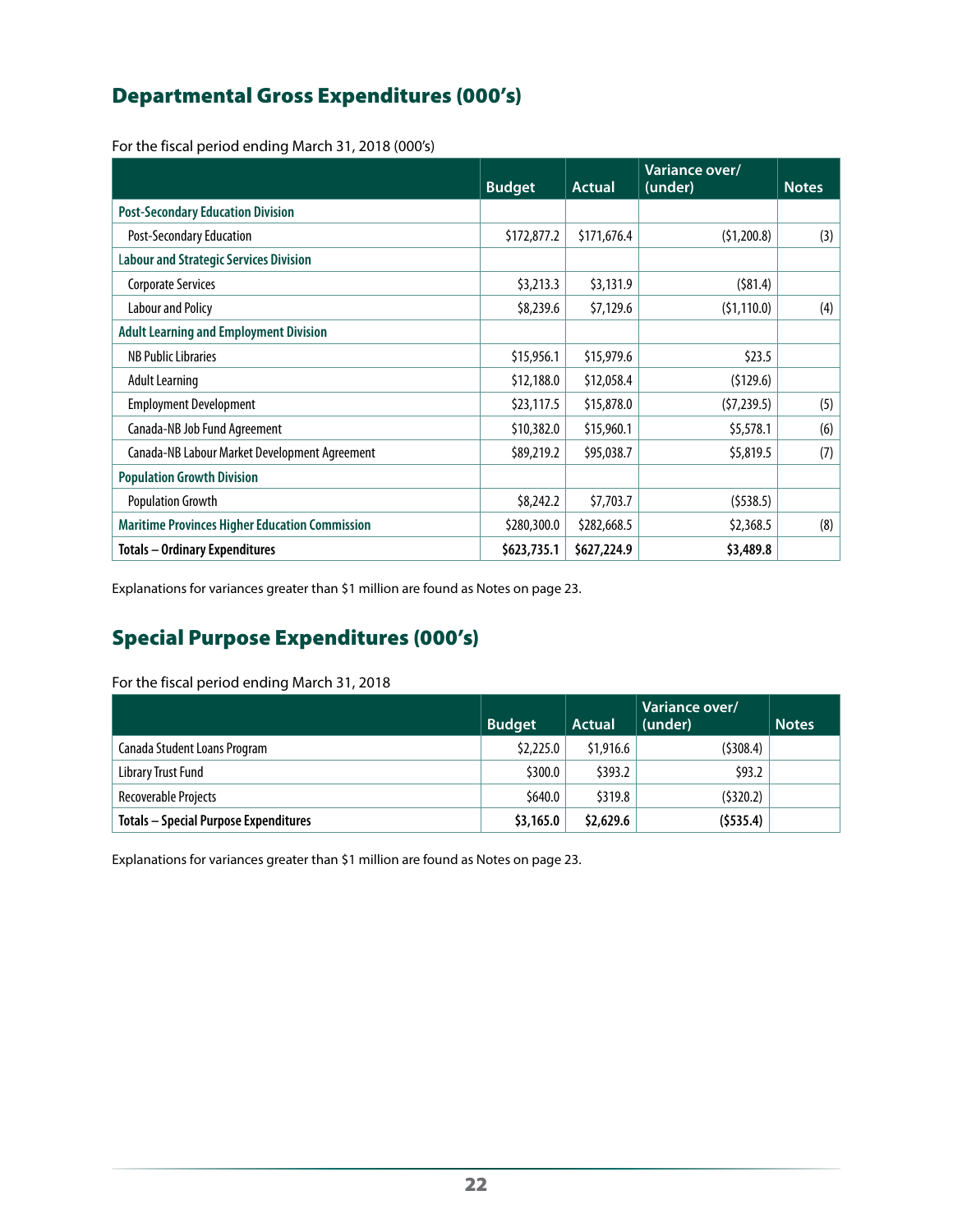### Summary of Special Operating Agency (SOA) New Brunswick College of Craft and Design College Admission Services Revenue and Expenditures (000's)

For the fiscal period ending March 31, 2018

|                                 | <b>Budget</b> | <b>Actual</b> | <b>Variance over/(under)</b> | <b>Notes</b> |
|---------------------------------|---------------|---------------|------------------------------|--------------|
| <b>Opening Balance</b>          | \$1,135.4     | \$1,135.4     |                              |              |
| Revenue                         |               |               |                              |              |
| <b>Return on Investment</b>     | \$2.0         | \$2.2\$       | \$0.2\$                      |              |
| Sales of Goods and Services     | \$1,238.0     | \$1,987.9     | \$749.9                      |              |
| <b>Miscellaneous Revenues</b>   | \$3.0         | \$4.3\$       | \$1.3                        |              |
| <b>Transfer from Department</b> | \$3,740.0     | \$3,927.4     | \$187.4                      |              |
| <b>Total - Revenue</b>          | \$4,983.0     | \$5,921.8     | \$938.8                      |              |
| <b>Expenditures</b>             | \$4,983.0     | \$5,605.9     | \$622.9                      |              |
| Surplus (Deficit) for the year  | \$0.0\$       | \$315.9       | \$315.9                      |              |
| <b>Closing Balance</b>          | \$1,135.4     | \$1,451.3     |                              |              |

Explanations for variances greater than \$1 million are found as Notes on page 23.

#### **Notes**

#### **Note 1 – Miscellaneous Income**

The variance is primarily due to greater than anticipated retention of deposits under the Immigrant Entrepreneur Program, as well as prior year recoveries.

#### **Note 2 – Conditional Grants - Canada**

The variance is primarily due to additional revenue received in 2017-2018 for the Canada-New Brunswick Job Fund Agreement and the Labour Market Development Agreement.

#### **Note 3 – Post-Secondary Education**

The variance is primarily due to lower than anticipated uptake for the Timely Completion Benefit under the Student Financial Assistance program.

#### **Note 4 – Labour and Policy**

The variance is primarily due to savings in salary and travel due to a reduction in the number of planned hearings by the Workers Compensation Appeals Tribunal, as well as savings in professional costs and short-term position vacancies in various areas.

#### **Note 5 – Employment Development**

The variance is primarily due to an internal reallocation of eligible expenditures to the Canada-NB Job Fund Agreement as a result of changes to federal employment agreements.

#### **Note 6 – Canada-NB Job Fund Agreement**

The variance is primarily due to increased expenditures in employment programs resulting from additional federal funding, as well as an internal reallocation of eligible expenditures from the Employment Development program due to changes to federal employment agreements.

#### **Note 7 – Canada-NB Labour Market Development Agreement**

The variance is primarily due to uptake in the Employment Services and Training and Skills Development programs. Additional revenue was received under the Labour Market Development Agreement.

#### **Note 8 – Maritime Provinces Higher Education Commission**

The variance is due to increased funding provided to the universities in 2017-2018.

NOTE: The Annual Report was prepared prior to the publication of the Official 2017-2018 Financial Statements, Volume 2, as stated in the Province of New Brunswick Public Accounts document. Consequently, the financial information reported herein may not reflect the final audited figures as reported in Public Accounts.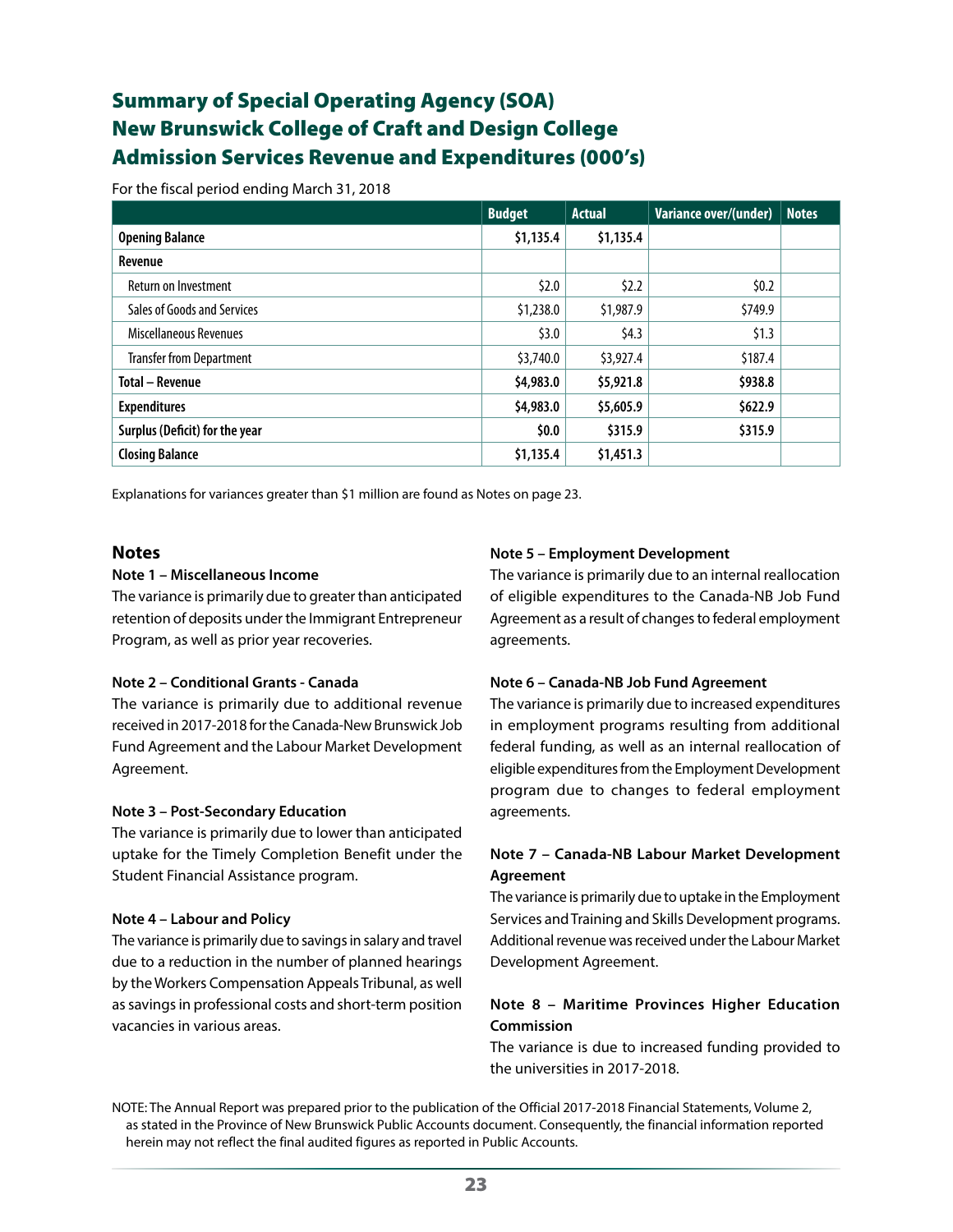# Summary of Expenditures – Employment, Literacy and Workplace Essential Skills programs 2017-2018 (000s)

| <b>Employment Programs</b>                           | <b>Canada-NB Job</b><br><b>Fund Agreement</b> | <b>Employment</b><br><b>Development</b> | Canada-NB<br><b>Labour Market</b><br><b>Development</b><br>Agreement | <b>Total</b> |
|------------------------------------------------------|-----------------------------------------------|-----------------------------------------|----------------------------------------------------------------------|--------------|
| <b>Work Ability</b>                                  | \$854.1                                       | \$856.0                                 | \$528.9                                                              | \$2,239.0    |
| <b>Workforce Expansion</b>                           | \$6,819.4                                     | \$3,632.4                               | \$15,443.7                                                           | \$25,895.5   |
| <b>Training and Skills Development</b>               | \$3,965.3                                     |                                         | \$42,431.1                                                           | \$46,396.4   |
| <b>Student Employment and Experience Development</b> | \$631.8                                       | \$5,101.9                               | \$1,559.0                                                            | \$7,292.7    |
| <b>Employment Services</b>                           | \$548.8                                       | \$4,245.2                               | \$22,887.8                                                           | \$27,681.8   |
| Older Workers Initiative                             |                                               | \$270.0                                 |                                                                      | \$270.0      |
| <b>CALNET Academic</b>                               | \$2,050.0                                     |                                         |                                                                      | \$2,050.0    |
| <b>Community Access Learning</b>                     | \$100.8                                       |                                         |                                                                      | \$100.8      |
| <b>Subtotal Programs</b>                             | \$14,970.2                                    | \$14,105.5                              | \$82,850.5                                                           | \$111,926.2  |
| Administration                                       | \$989.9                                       | \$1,772.5                               | \$12,188.2                                                           | \$14,950.6   |
| <b>Total Employment Programs Expenditures</b>        | \$15,960.1                                    | \$15,878.0                              | \$95,038.7                                                           | \$126,876.8  |
| 2017-2018 Budget                                     | \$10,382.0                                    | \$23,117.5                              | \$89,219.2                                                           | \$122,718.7  |
| Variance over/(under)                                | \$5,578.1                                     | (57, 239.5)                             | \$5,819.5                                                            | \$4,158.1    |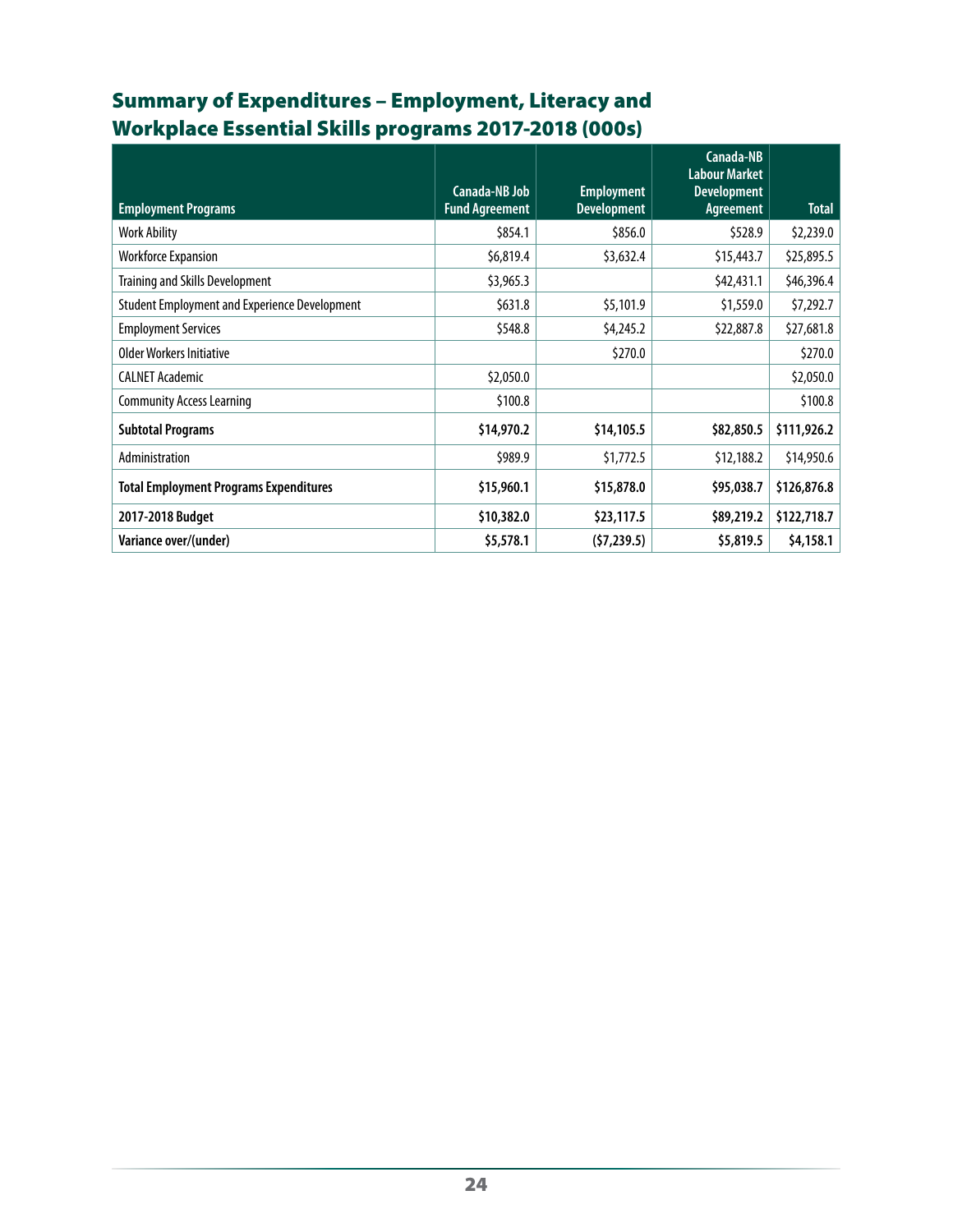# <span id="page-28-0"></span>Summary of staffing activities

Pursuant to section 4 of the *Civil Service Act*, the Secretary to the Treasury Board delegates staffing to each Deputy Head for his or her respective departments. Please find below a summary of the staffing activities for 2017-2018 for the department.

| Number of permanent and temporary employees as of December 31 of each year |      |      |  |
|----------------------------------------------------------------------------|------|------|--|
| Employee type                                                              | 2017 | 2016 |  |
| Permanent                                                                  | 691  | 701  |  |
| lemporary                                                                  | 186  | 196  |  |
| <b>TOTAL</b>                                                               | 877  | 897  |  |

The department advertised 108 competitions, including 36 open (public) competitions, 71 closed (internal) competitions and one intra-departmental competition.

Pursuant to sections 15 and 16 of the *Civil Service Act*, the department made the following appointments using processes other than the competitive process to establish merit:

| <b>Appointment type</b>                              | <b>Appointment description</b>                                                                                                                                                                       | Section of the Civil<br><b>Service Act</b> | <b>Number</b> |
|------------------------------------------------------|------------------------------------------------------------------------------------------------------------------------------------------------------------------------------------------------------|--------------------------------------------|---------------|
| Specialized Professional,<br>Scientific or Technical | An appointment may be made without competition when a position requires:<br>$-$ a high degree of expertise and training<br>- a high degree of technical skill<br>- recognized experts in their field | 15(1)                                      | $\mathbf{0}$  |
| Equal Employment<br><b>Opportunity Program</b>       | Provides Aboriginals, persons with disabilities and members of a visible<br>minority group with equal access to employment, training and advancement<br>opportunities.                               | 16(1)(a)                                   | $\bf{0}$      |
| <b>Department Talent</b><br>Management Program       | Permanent employees identified in corporate and departmental talent pools,<br>who meet the four-point criteria for assessing talent, namely performance,<br>readiness, willingness and criticalness. | 16(1)(b)                                   | $\theta$      |
| Lateral transfer                                     | The GNB transfer process facilitates the transfer of employees from within<br>Part I, II (school boards) and III (hospital corporations) of the Public Service.                                      | $16(1)$ or $16(1)(c)$                      | 12            |
| Regular appointment of<br>casual/temporary           | An individual hired on a casual or temporary basis under section 17 may be<br>appointed without competition to a regular properly classified position within<br>the Civil Service.                   |                                            | 5             |
| Regular appointment of<br>students/apprentices       | Summer students, university or community college co-op students or<br>apprentices may be appointed without competition to an entry level position<br>within the Civil Service.                       | 16(1)(d)(ii)                               | 0             |

Pursuant to section 33 of the *Civil Service Act*, no complaints alleging favouritism were made to the Deputy Head of the department and no complaints were submitted to the Ombud.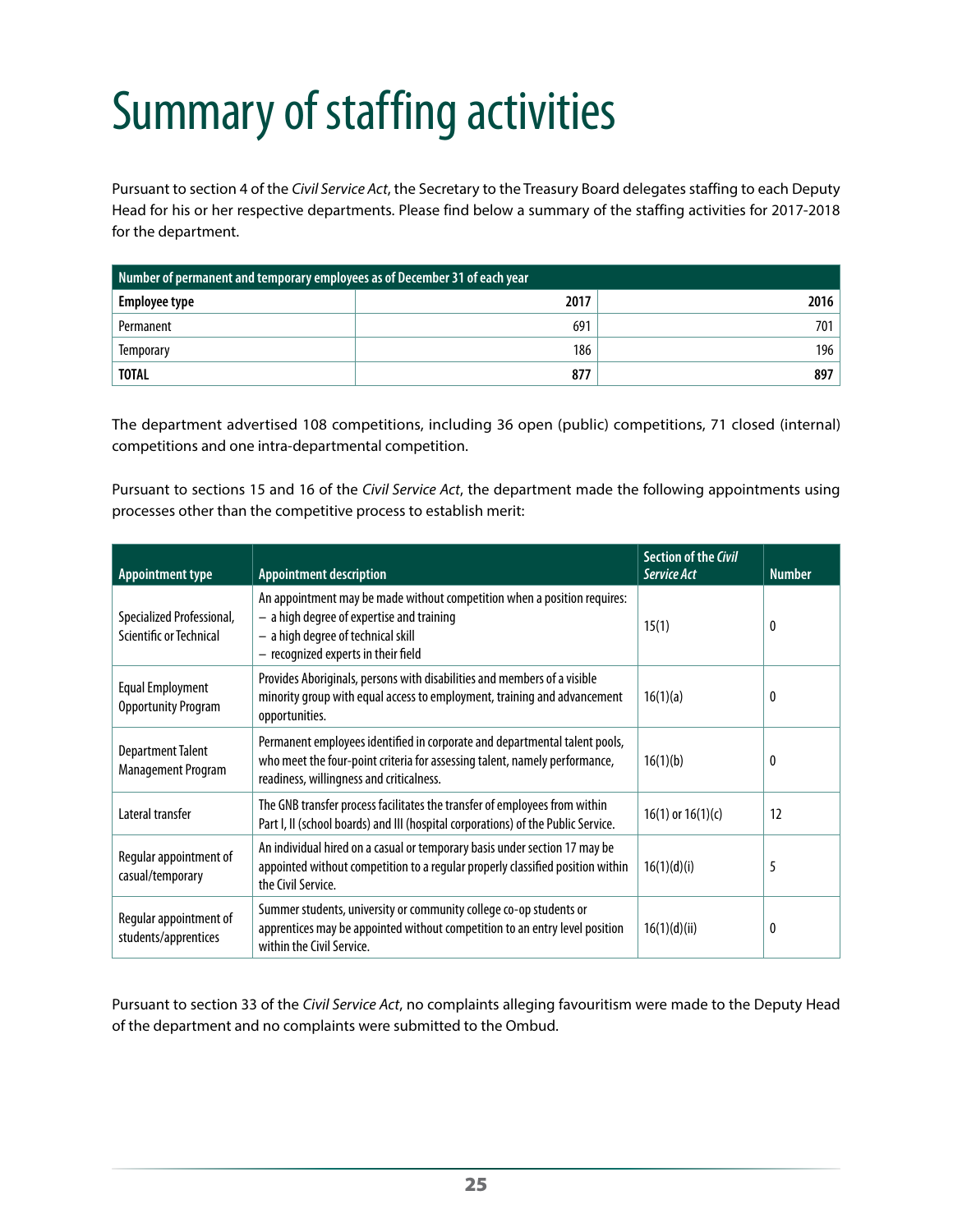# <span id="page-29-0"></span>Summary of legislation and legislative activities

| Bill $#$ | <b>Name of legislation</b>                                                                                                               | Date of<br><b>Royal Assent</b> | <b>Summary of changes</b>                                                                                                                                                                                                                                                                                                                                                                                                                                                                     |
|----------|------------------------------------------------------------------------------------------------------------------------------------------|--------------------------------|-----------------------------------------------------------------------------------------------------------------------------------------------------------------------------------------------------------------------------------------------------------------------------------------------------------------------------------------------------------------------------------------------------------------------------------------------------------------------------------------------|
| 51       | An Act to Amend the Human Rights Act<br>http://www1.gnb.ca/legis/bill/editform-e.<br>asp?ID=1319&legi=58#=3                              | May 5, 2017                    | The amendments to the <i>Human Rights Act</i> added new prohibited grounds<br>of discrimination, address inequalities in protection, modernized the<br>language of the Act, and improved the handling of complaints.                                                                                                                                                                                                                                                                          |
| 67       | An Act Respecting Family Day<br>http://www1.gnb.ca/legis/bill/editform-e.<br>asp?ID=1337&legi=58#=3                                      | May 5, 2017                    | This Bill created a new paid holiday for workers in New Brunswick, which<br>will occur every third Monday in February.                                                                                                                                                                                                                                                                                                                                                                        |
| 3        | An Act to Amend the Public Service Labour<br><b>Relations Act</b><br>http://www1.gnb.ca/legis/bill/editform-e.<br>asp?ID=1347&legi=58#=4 | Dec. 20, 2017                  | This Bill corrected a wording inconsistency between the French and English<br>versions of the Act.                                                                                                                                                                                                                                                                                                                                                                                            |
| 4        | An Act to Amend the Industrial Relations Act<br>http://www1.gnb.ca/legis/bill/editform-e.<br>asp?ID=1348&legi=58#=4                      | Dec. 20, 2017                  | The amendments to the Industrial Relations Act introduced a process for<br>first contract arbitration, which provides an accessible remedy for the<br>parties when bargaining has reached an impasse.                                                                                                                                                                                                                                                                                         |
| 44       | An Act to Amend the Employment Standards<br>Act<br>http://www1.gnb.ca/legis/bill/editform-e.<br>asp?ID=1388&legi=58#=4                   | March 16, 2018                 | The amendments to the <i>Employment Standards Act</i> introduced changes<br>to leave provisions to mirror the federal government's changes to the<br>Employment Insurance Act will provide New Brunswick employees with<br>job protection when they are receiving Employment Insurance benefits. It<br>also introduced domestic violence leave provisions to align New Brunswick<br>with four other jurisdictions that currently provide leave for persons<br>experiencing domestic violence. |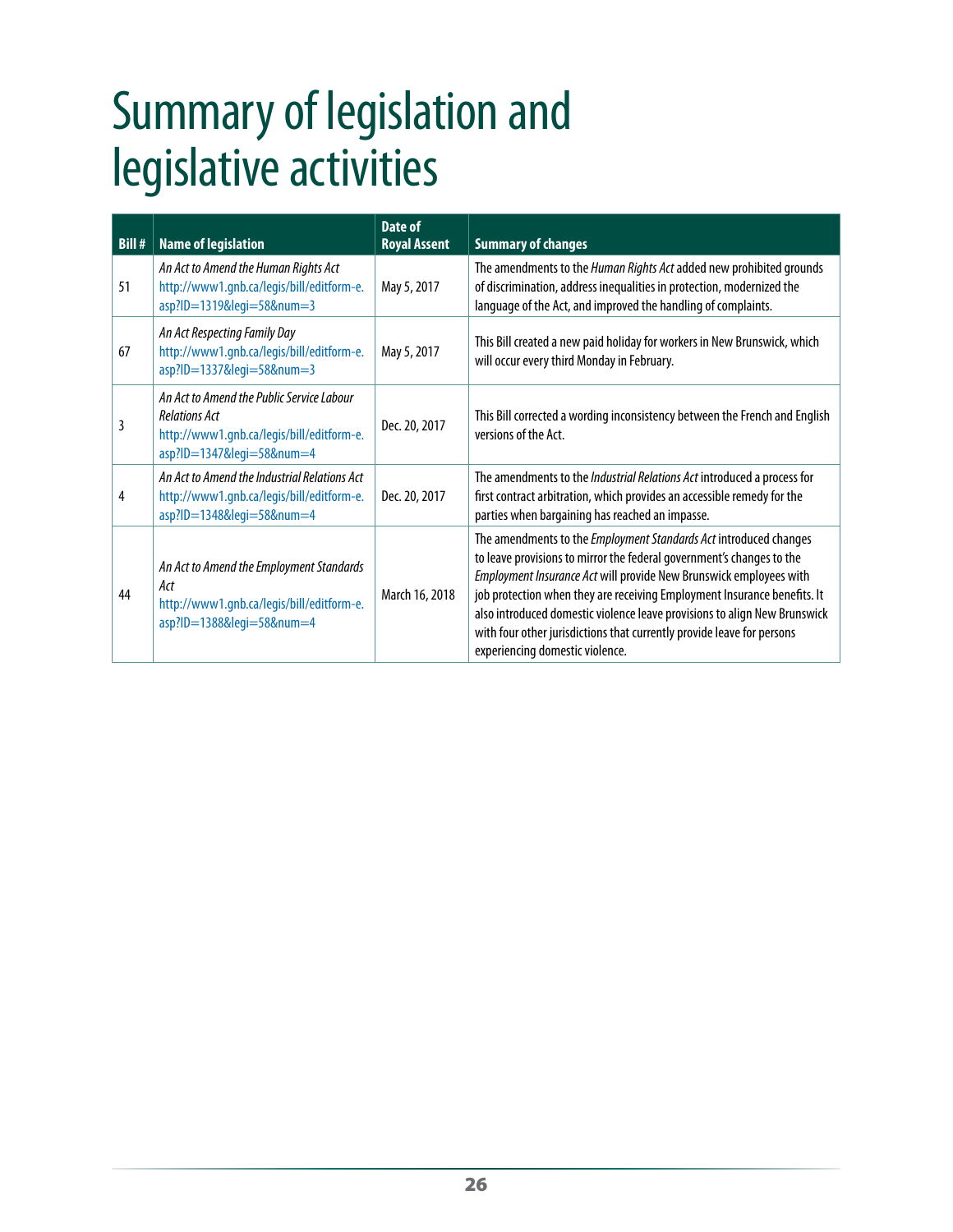# Regulatory amendments/new regulations

| Reg#    | <b>Name of regulation</b>                                                                                                                     | <b>Date Filed</b> | <b>Summary of changes</b>                                                                                                                                                              |
|---------|-----------------------------------------------------------------------------------------------------------------------------------------------|-------------------|----------------------------------------------------------------------------------------------------------------------------------------------------------------------------------------|
| 2017-19 | Employment Standards Act - Amendment to<br><b>General Regulations</b><br>http://www.gnb.ca/0062/acts/BBR-<br>2017/2017-19.pdf                 | July 28, 2017     | This regulatory amendment exempts athletes from several provisions of<br>the Employment Standards Act while they are engaged in activities related<br>to their athletic endeavours.    |
| 2017-20 | Employment Standards Act - Amendment to<br>Minimum Wage<br>http://www.gnb.ca/0062/acts/BBR-<br>2017/2017-20.pdf                               | July 28, 2017     | This regulatory amendment exempts athletes from several provisions of<br>the Employment Standards Act while they are engaged in activities related<br>to their athletic endeavours.    |
| 2017-32 | Post-Secondary Student Financial Assistance<br>Act - Amendment to General Regulations<br>http://www.gnb.ca/0062/acts/BBR-<br>2017/2017-32.pdf | Sept. 7, 2017     | This regulatory amendment removed the income criteria from the<br>conditions of eligibility for a tuition bursary, effective May 1, 2017.                                              |
| 2018-21 | Public Service Labour Relations Act -<br>Amendment to Schedule of Act<br>http://www.gnb.ca/0062/acts/BBR-<br>2018/2018-21.pdf                 | Feb. 23, 2018     | This regulatory amendment deleted "Ambulance New Brunswick Inc." and<br>replaced it with "EM/ANB Inc." in the First Schedule of the Public Service<br>Labour Relations Act (Part III). |
| 2018-25 | Employment Standards Act - Amendment to<br>Minimum Wage<br>https://www.gnb.ca/0062/acts/BBR-<br>2018/2018-25.pdf                              | March 26, 2018    | This regulatory amendment raised the minimum wage in New Brunswick<br>to \$11.25 per hour, effective April 1, 2018.                                                                    |

The acts and regulations for which the department was responsible in 2017-2018 may be found at: [http://www2.gnb.ca/content/gnb/en/departments/attorney\\_general/acts\\_regulations.html](http://www2.gnb.ca/content/gnb/en/departments/attorney_general/acts_regulations.html)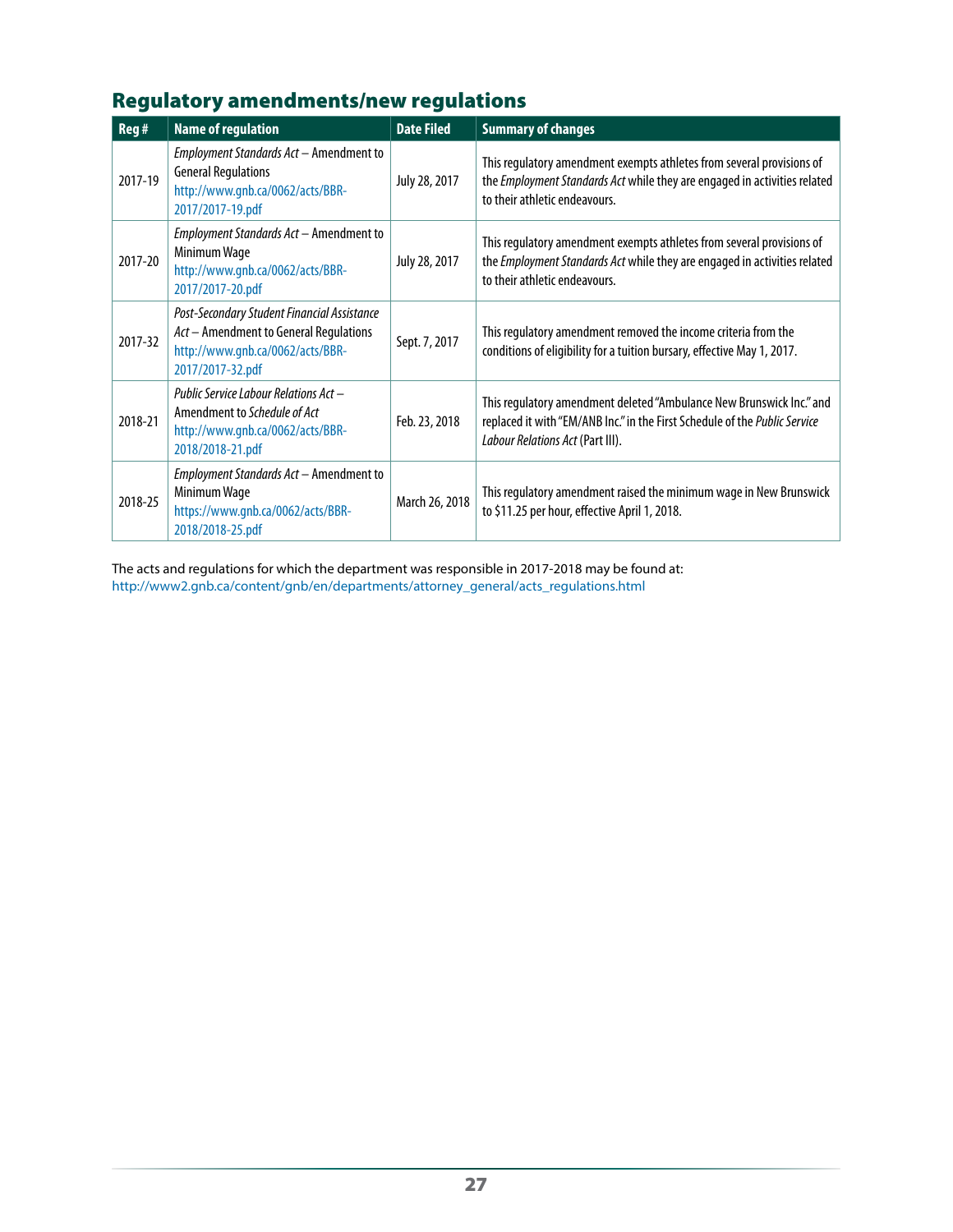# <span id="page-31-0"></span>Summary of Official Languages activities

### Introduction

The department continued to implement an action plan in response to GNB's Plan on Official Languages – *Official Bilingualism: A Fundamental Value*. The action plan is tailored to four specific focus areas: Language of Service, Language of Work, development of the two official linguistic communities, and knowledge of the *Official Languages Act* and other obligations. The action plan is managed by the Human Resources Services branch.

GNB's 2015 action plan has provided departments with various corporate initiatives to be undertaken during the next five years.

#### **Focus 1**

Activities that took place to meet the objective of Language of Service:

- Correspondence to all employees regarding the language of service with the link to the GNB toolkit for easy access to all Official Languages information.
- Ongoing consultation and discussions between human resources consultants and managers to best meet linguistic profile requirements and needs. The percentage of linguistic profile completion for 2017-2018 was 93 per cent.

#### **Focus 2**

Activities that took place to meet the objective of Language of Work:

- Second-language training offered to employees who met the requirements of the department's Second-Language Training Policy. Thirteen employees received second-language training in 2017-2018.
- Correspondence to all employees regarding the language of work policy and the link to the GNB toolkit for easy access to Official Languages information.

#### **Focus 3**

Activities that took place to meet the objective of promotion of Official Languages:

- The department's orientation program requires new employees to familiarize themselves with the *Official Languages Act* by completing the mandatory iLearn modules.
- The yearly Performance Management process required review of the *Official Languages Act* by all employees.
- Correspondence to all employees with the quick links to the *Official Languages Act* and toolkit.

#### **Focus 4**

Activities that took place to meet the objectives of knowledge of the *Official Languages Act*:

- The department's Official Languages coordinator attended quarterly meetings set up through the Treasury Board to remain knowledgeable and proactive on all activities regarding Official Languages.
- Correspondence to all employees regarding Official Languages requirements. Information consisted of links to the tool box, Official Language policies and the Intranet site with information about Official Languages.

#### **Conclusion**

The results achieved by various initiatives stemming from the action plan were a testament to their positive effect in raising awareness and acceptance of Official Languages within the department.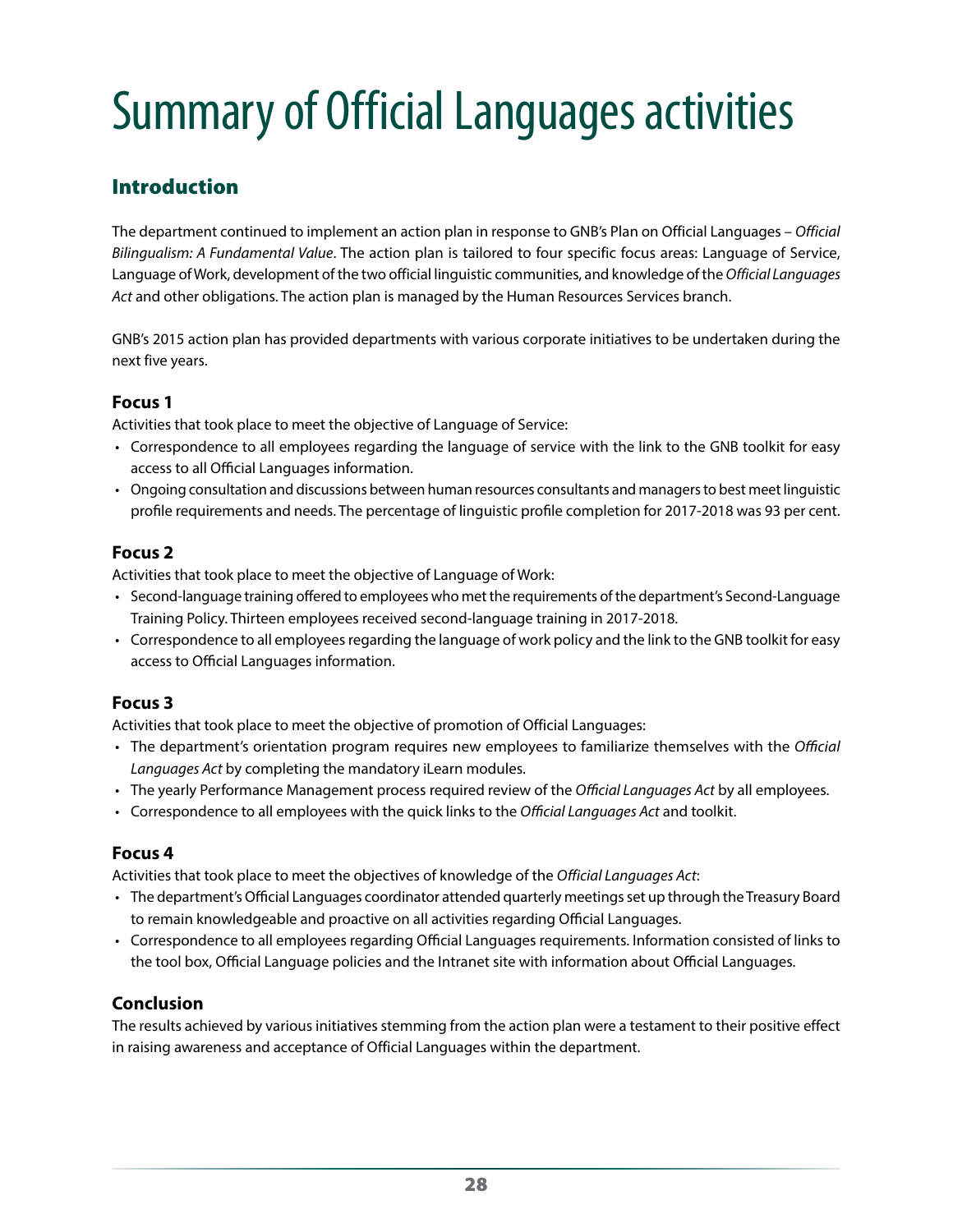# <span id="page-32-0"></span>Summary of recommendations from the Office of the Auditor General

Not applicable for 2017-2018

# Report on the *Public Interest Disclosure Act*

As provided under section 18(1) of the *Public Interest Disclosure Act*, the chief executive shall prepare a report of any disclosures of wrongdoing that have been made to a supervisor or designated officer of the portion of the public service for which the chief executive officer is responsible. The department did not receive any disclosure(s) of wrongdoings in the 2017-2018 fiscal year.